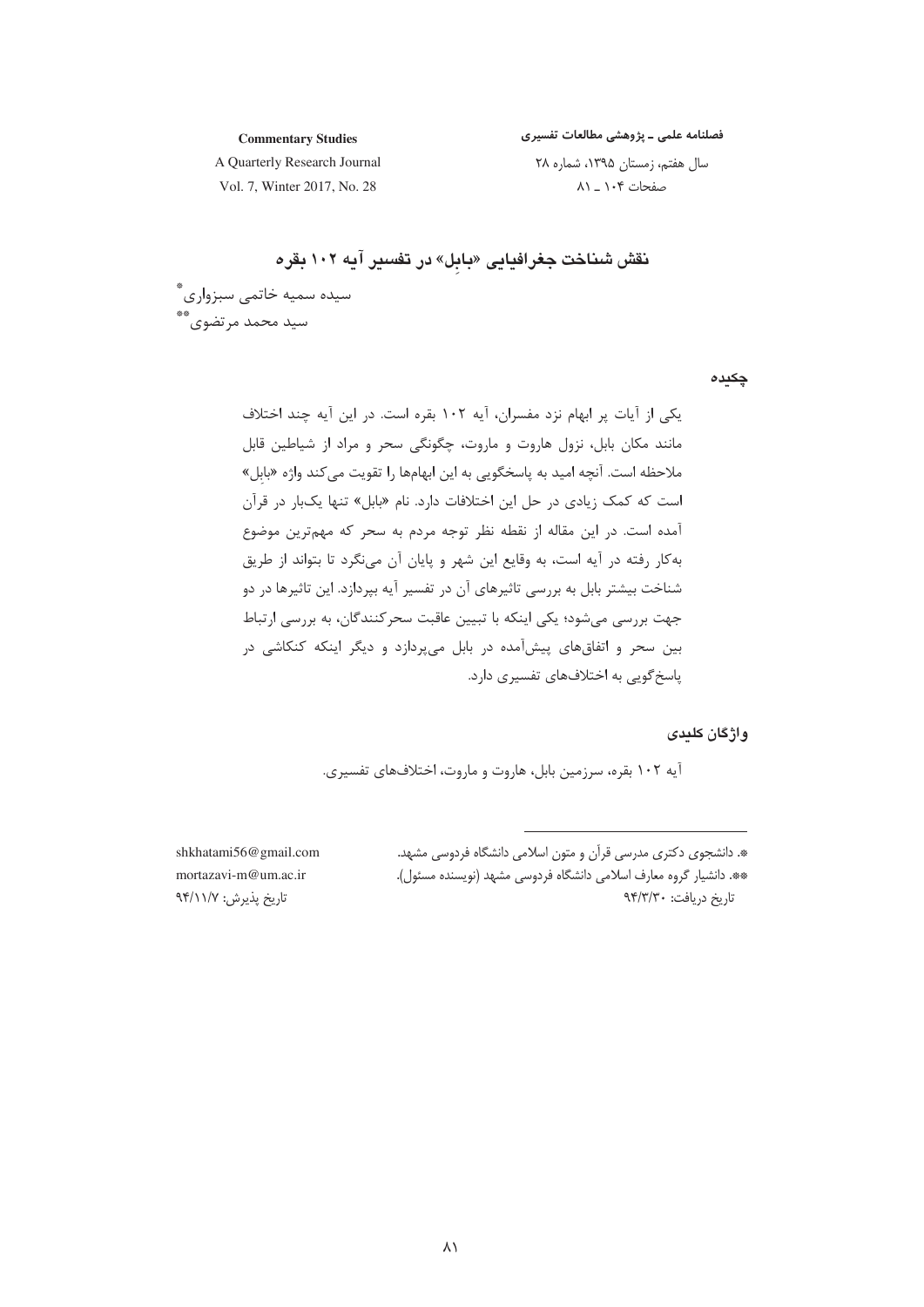# طرح مسئله

مفسران در تفسیر آیه ۱۰۲ سوره بقره اختلاف عجیبی را بیان کردهاند، بهطوری که علامه طباطبایی در ذیل این آیه مینویسد: «نظیر این اختلاف در هیچ آیهای یافت نمیشود.» ایشان به تفضیل حداقل ۱۴ اختلاف در این رابطه می پردازد و سپس در پایان بیان می کند: «اگر احتمال ها و اختلافهایی را که ذکر شد در یکدیگر ضرب شود، حاصل ضرب آن عددي سرسام آور؛ يعني ١٠٠٠٢۶٠ هزار احتمال است.» (طباطبايي، ١٣٧۴: ١ / ٢٣٣) واژهاي در این آیه به کار رفته است که بهنظر می رسد می تواند کمک شایانی در حل مسایل مذکور نماید. این واژه به محل اصلی رخدادها؛ یعنی «بابل» اشاره میکند. امید است با شناخت وضعیت این مکان بتوان بعضی از ابهامهایی را که در تفسیر این آیه برای مفسران بهوجود آمده است، روشن گردد. بیان این نکته لازم به ذکر است که در این تحقیق افزون بر استفاده از منابع موجود در کتابخانهها و آرشیوهای تخصصی، به منابع استنادی مانند نقشههای جامع جغرافیایی و تصاویر ماهوارهای نیز مراجعه شده است.

# ۱. بیان چند اختلاف مهم مفسران

خدای متعال در آیه ۱۰۲ سوره بقره می فرماید:

وَاتَّبِعُوا ما تَتْلُوا الشَّياطِينُ عَلَى مُلْكٍ سُلَيْمانَ وَما كَفَرَ سُلَيْمانُ وَلِحِيَّ الشَّياطِينَ كَفَرُوا يُعَلِّمُونَ النّاسَ السِّحْرَوَماً أُنْزِلَ عَلَى الْمَلَكَيْنِ بِباٰبِلَ هارُوتَ وَمارُوتَ وَما يُعَلِّمانِ مِنْ اَحَدٍ حَتّىٰ يَقُولاً إِنَّماٰ نَحْنُ فِتْنَةٌ فَلاٰ تَكْفُرُ فَيَتَعَلَّمُونَ مِنْهُماْ ماٰ يُفَرِّقُونَ بِهٖ بَيْنَ الْمَرْءِ وَزَوْجِهٖ وَماٰ هُمْر بِصَاْرِينَ بِهِ مِنْ اَحَدٍ اِلَّا بِاذْنِ اللَّهِ وَيَتَعَلَّمُونَ ماٰ يَضُرُّهُمْ وَلَا يَنْفَعُهُمْ وَلَقَدْ عَلِمُوا لَمَن اشْتَرْمُه ما لَهُ. في الْأَخِرَةِ مِنْ خَلاٰقٍ وَلَبِئْسَ ما شَرَوْا بِمَ انْفُسَهُمْ لَوْكانُوا يَعْلَمُونَ. آنچه شیاطین در عصر سلیمان بر مردم میخواندند پیروی می کردند، سلیمان هرگز کافر نشد لکن شیاطین کفر ورزیدند و به مردم تعلیم سحر دادند، از آنچه بر دو فرشته بابل «هاروت» و «ماروت» نازل شد، پیروی کردند و به هیچ کس چیزی یاد نمیدادند مگر اینکه قبلا به او میگفتند ما وسیله آزمایش شما هستیم، کافر نشوید ولی آنها از آن دو فرشته مطالبی را میآموختند که بتوانند به وسیله آن میان مرد و همسرش جدایی بیفکنند ولی هیچگاه بدون فرمان خدا نمیتوانند به انسانی ضرر برسانند، آنها قسمتهایی را فرا میگرفتند که برای آنان زیان داشت و نفعی نداشت و مسلما میدانستند هر کسی خریدار این گونه متاع باشد بهرهای در آخرت نخواهد داشت و چه زشت و نایسند بود آنچه خود را به آن میفروختند، اگر علم و دانشی میداشتند!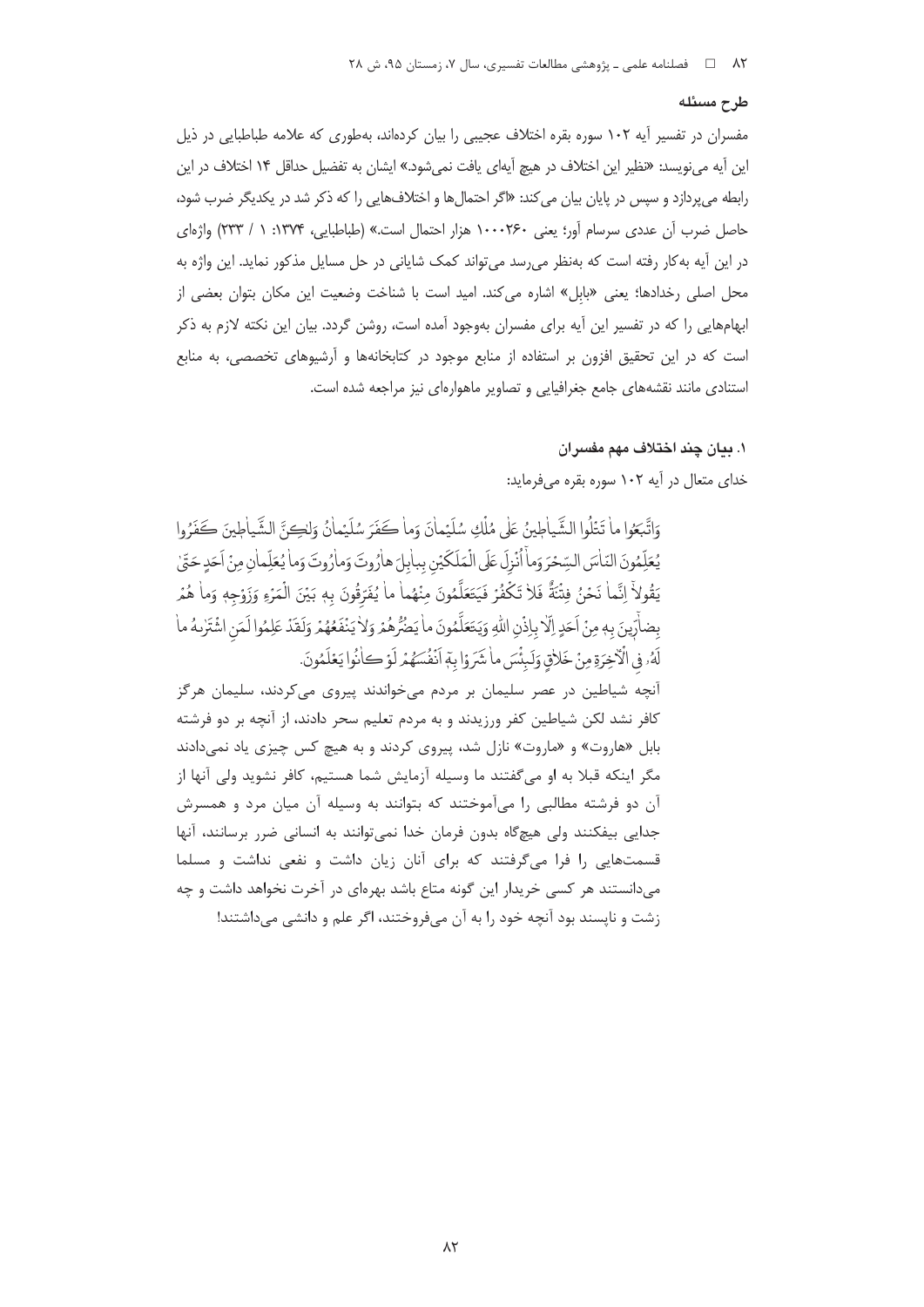بررسی نقش شناخت جغرافیایی «بابل» در تفسیر آیه ۱۰۲ بقره □ ۸۳

در این آیه میتوان به چند اختلاف عمده و مهم در بین مفسران که شامل موارد زیر است، اشاره نمود:

#### الف) مكان مامل

آيا منظور از كلمه «بابل» بابل عراق است؟ يا بابل دماوند؟ و يا از نصيبين گرفته تا رأس العين است؟ (پيوست ١)

# ب) اختلاف در مفهوم «ملكين»

آیا هاروت و ماروت دو ملک از ملائکه آسمان بودند؟ یا دو انسان زمینی و یا دو ملِک بهکسر لام؛ یعنی پادشاه بودهاند؟ یا دو انسان صالح و متظاهر به صلاحاند؟» (طباطبایی، ۱۴۱۷: ۱ / ۲۳۴)

# ج) اختلاف در فاعل «اتبعوا»

مراد از نسبت دهندگان سحر در آیه چه کسانی هستند؟ آیا یهودیان عصر نزول است. (طبرسی، ۱۳۷۲: ۱ / ۳۳۶) یا یهود عصر حضرت سلیمان است (ابوحیان، ۱۴۲۰: ۱ / ۴۹۴) یا هر دو گروه است؟

#### د) اختلاف در مراد از شیاطین

منظور از شیاطین کدام شیاطین است؟ شیاطین جن؟ یا شیاطین انس؟ یا هر دو؟» (طباطبایی، ۱۳۷۴: ۱ / ۲۳۳)

# ه) اختلاف در چگونگی سحر

آيا رسما سحر را به مردم آموختند؟ يا راه استخراج آن را ياد دادند؟ آيا با سحر ميانه زن و شوهر محبت و دشمنی ایجاد می کردهاند، و یا با سخن چینی و سعایت، بین آن دو را گل آلود نموده و سرانجام جدایی می انداختند؟ (همان)

# ۲. بررسی وقایع بابل

بررسی وقایع پیش آمده در این سرزمین شاید بتواند در روشن شدن این اختلافات کمک نماید.

#### الف) بيان حديث رد الشمس

جويريه بن مسهر در حديث معروف «رد الشمس» مي¢ويد: «ما به همراه اميرمؤمنان على بن ابي طالبﷺ از جنگ خوارج باز میگشتیم تا اینکه به سرزمین بابل رسیدیم. وقت نماز عصر فرا رسید، امیرمؤمنانﷺ در آنجا فرود آمد و لشكريان نيز فرود آمدند، آن حضرت فرمود:

ای مردم، این سرزمین مورد لعن و غضب خدا است و در طی روزگار سه بار ــ و بنا بر خبر دیگر دو بار ـ به عذاب الهی دچار شده و هم اکنون نیز در انتظار عذاب سوّم است و این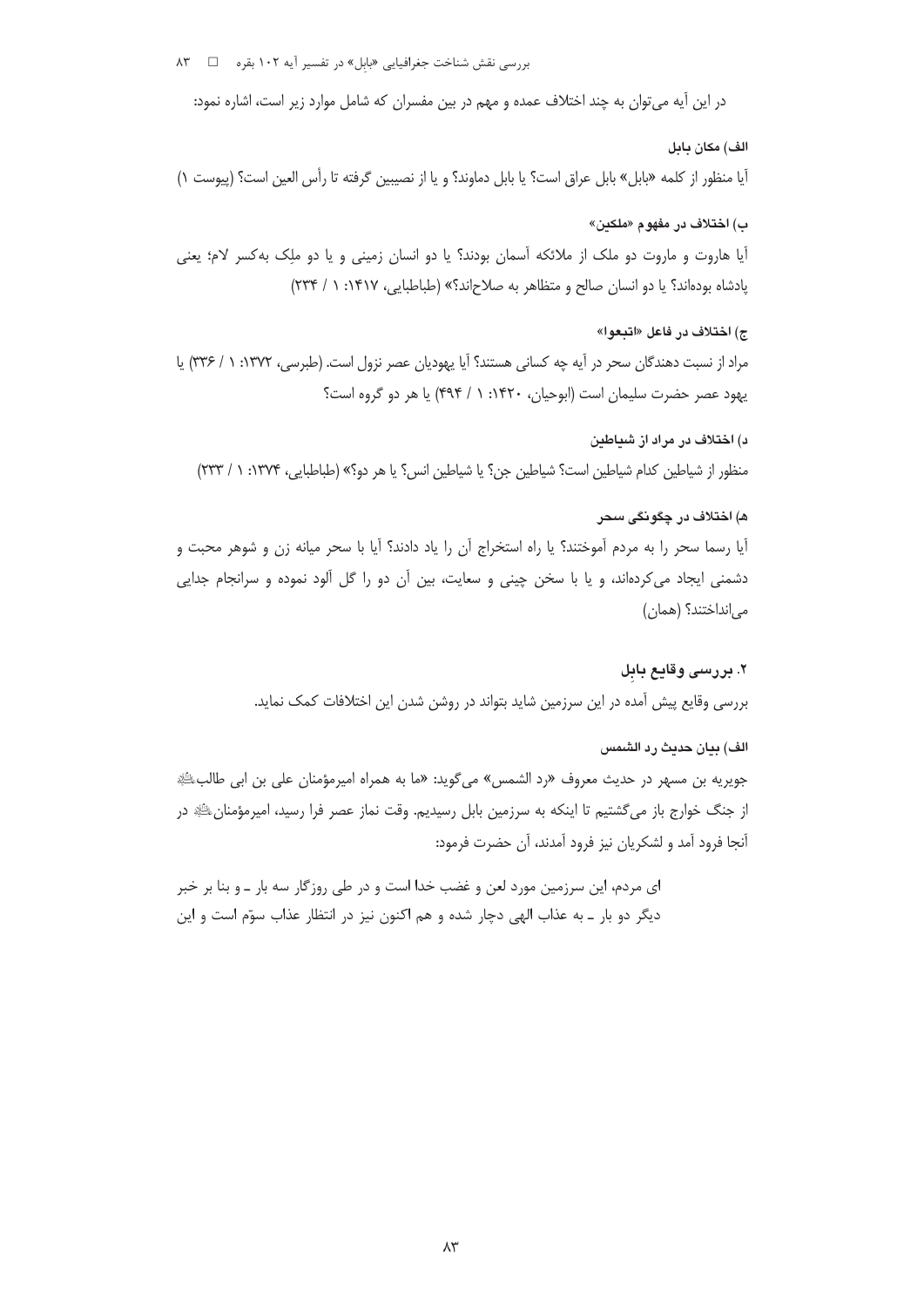زمین یکی از زمینهای مؤتفکه است و این نخستین سرزمینی است که در آن بت مورد پرستش قرار گرفته، بنابراین هیچ پیامبر و وصی پیامبری را جایز نیست که در چنین زمینی نماز گزارد، ولی هر کس از شما که بخواهد می تواند اینجا نماز بخواند ...». (ابن بابویه، ۱۳۶۲: ١ / ٢۶٢؛ ابن أبي الحديد، ١٤١٨: ٣ / ٩٨؛ مجلسي، ٣٠٢٣: ٣٢ / ٤١٩)

این سخن خود عاملی گردید که با وجود شهرت سخن مفسران در مراد از بابل قرآن به بابل عراق به بررسی اوضاع این شهر پرداخته شود.

# ب) سرگذشت مردم بابل

حدود دو هزار سال قبل از میلاد؛ یعنی از آغاز دوران بابل قدیم، شهری در ساحل چپ فرات به پایتختی برگزیده شد که به زبان اکدی «باب ایلانی» بهمعنای دروازه خدایان یا همان «بابل» به تبعیت از یونانیان نام گرفت (ژورژ، ۱۳۶۹: ۱۶۸) که نشان از آن دارد که علت شهرت این سرزمین این بوده که از ابتدا محلی برای مجسمههایی از خدایان مختلف بوده است.

بابل در محلی قرار داشت که اطراف آن را زمین های حاصلخیز فراگرفته بود و دو جاده مهم بین النهرین هم از آن میگذشت، بر همین اساس این شهر به بزرگترین و ثروتمندترین شهر تجاری بین النهرین تبدیل شد بهطوری که حتی همه پیشرفتهای مذهبی، علمی، اخلاقی و اجتماعی بین النهرین و حتی ممالک مشرق تا مدیترانه و آسیای صغیر بهدست بابلی ها انجام می گرفت (بهمنش، ۱۳۸۵: ۸۰؛ پیوست ۲) محققان قابلند در بررسی این سرزمین دو دوره درخشان دیده می شود که شکوه بابل بیشتر از سایر دورهها نمایش داده شده است، اما شاید از این مطلب مهمتر دو نکته است:

الف) ویرانیهای مکرری که در طول دو هزار سال از تاریخ این سرزمین، با وجود بازسازیهای بسیار زیبا و شگفتانگیز از این شهر، چندین بار تکرار میشود.

ب) احترام و تقدیس خدای بزرگی به نام «مردوک»که در طول دو هزار سال پرستش میگردد و حتی پس از ویرانیهای شدید مجددا احیا و دوباره مورد پرستش قرار می گیرد. خدای مردوک در تمام نامههای مذهبی پیوسته در متون سحر و جادو حضور دارد. (مجید زاده، ۱۳۷۶: ۴۱)

# یک. ویرانیهای بابل و احیاء دوباره سحر در هر دوره

الف) انتهای دوره زمامداری سلسله اول بابل (۲۱۰۵ ـ ۱۸۰۶ ق.م): حمله شدید به بابل توسط هیتی ها و به غنيمت گرفتن مردوك. (Hrozony, 1919: 202 \_ 204)

ب) سال های ۱۲۴۴ \_ ۱۲۰۸ ق.م: حمله شدید توسط آشوری ها در همسایگی کشور بابل و ویران کردن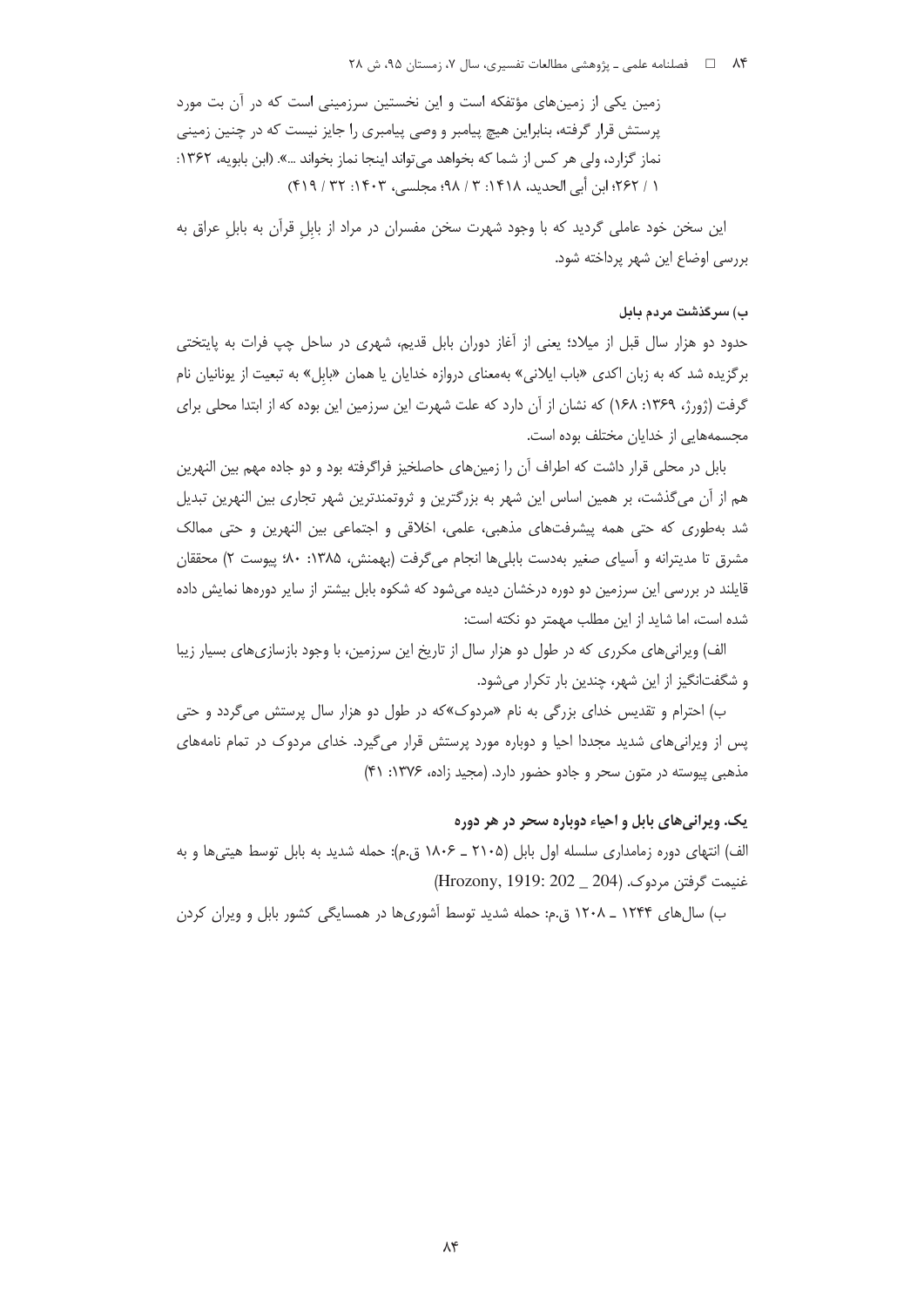بررسی نقش شناخت جغرافیایی «بابل» در تفسیر آیه ۱۰۲ بقره □ ۵۸

برج و باروی آن و غارت تمام ثروت معابد و انتقال مجسمه مردوک. (دان، ۱۳۸۳: ۴۱)

ج) سالهای ۱۲۰۷ \_ ۱۱۷۱ ق.م: حمله شدید توسط ایلامیها و بردن غنائم زیادی از جمله مجسمه مددوک. (Hehn, 1906: 339ff)

د) حدود ۱۰۷۷ ق.م: حمله شدید به بابل توسط آشوریها و غارت مراکز مذهبی و به آتش کشیدن تمامی کاخهای بابل و باقی گذاردن مردوک در مقام خود. ((۱۰۱۰ تا ۹۳۵ ق . م) دوران حکومت حضرت داود و سلیمان در فلسطین (مجید زاده، ۱۳۷۶: ۱ / ۲۱۲))

هـ) اوایل قرن هشتم ق.م: تاراج بابل با ایجاد امپراطوری آشور و به اسارت بردن مردوک (بدترین آن به پادشاهی سناخریب در حدود ۶۸۰ ق.م` (همان؛ پیوست ۳)

و) بعد از مرگ اسکندر (حدود ۳۰۰ ق.م): بعد از دوران امپراطوری بابل و حکومت هخامنشیان ششمین دوره ویرانی بابل با مرگ اسکندر شروع گردید که موجب گریه و مویه مردم بابل و ثبت در گاهنامهها گردیده است. (مجيدزاده، ۱۳۷۶: ۱ / ۳۷۱\_ ۳۶۰).

# دو. پايان بابل

درسال ۲۸۱ تا ۲۶۰ ق.م با ساخت شهر جدید سلوکیه در ۹۰ کیلومتری شمال بابل، به شهروندان بابل دستور داده شد به آنجا نقل مکان نمایند و بابل موجودیت شهری خود را برای همیشه از دست داد. جالب این است که سلوکیها نام تمام شهرهای بین النهرینی را به یونانی تغییر دادند، به استثنای بابل که نام کهن خویش را همچنان حفظ کرد. وقتی پارتها بر بابل تسلط یافتند، از آن شهر ویرانهای بیشتر باقی نبود و از سال ۹۳ ق.م به بعد تمام منابع میخی در مورد بابل و معبد مردوک خاموش میشوند. (همان) با وجود این، نام این شهر به شکل تلِّ بابلِ، در اذهان بهجا ماند.

از قرن هفدهم به بعد کمکم آثاری از شهرهای متعدد بین النهرین از زیر خاک آشکار گردید که در مقایسه با شهرهای دیگر، پیدایش بابل بهعنوان یک شهر عمده با تاخیر صورت پذیرفت. بقایا و آوارههای بهجا مانده از این شهر را امروزه تقریباً در ۸۸ کیلومتری جنوب بغداد امروزی و نزدیک شهر حله عراق مي توان يافت.

۱ گزارش یک صاحب منصب آشوری از ویرانی: «... ساکنان آن را از پیر و جوان از دم تیغ گذرانـدم و خیابـان *ه*ـای شهر را با اجساد آنان پر کردم … خود شهر و خانههای آن را، از پی تا بـام بـه تـاراج بـردم، ویـران کـردم و بـه آتش کشیدم … برای اینکه در آینده حتی زمین معابدش را تشـخیص ندهنـد، آن را بـه آب بسـتم و بـه مرغـزار مبدل ساختم».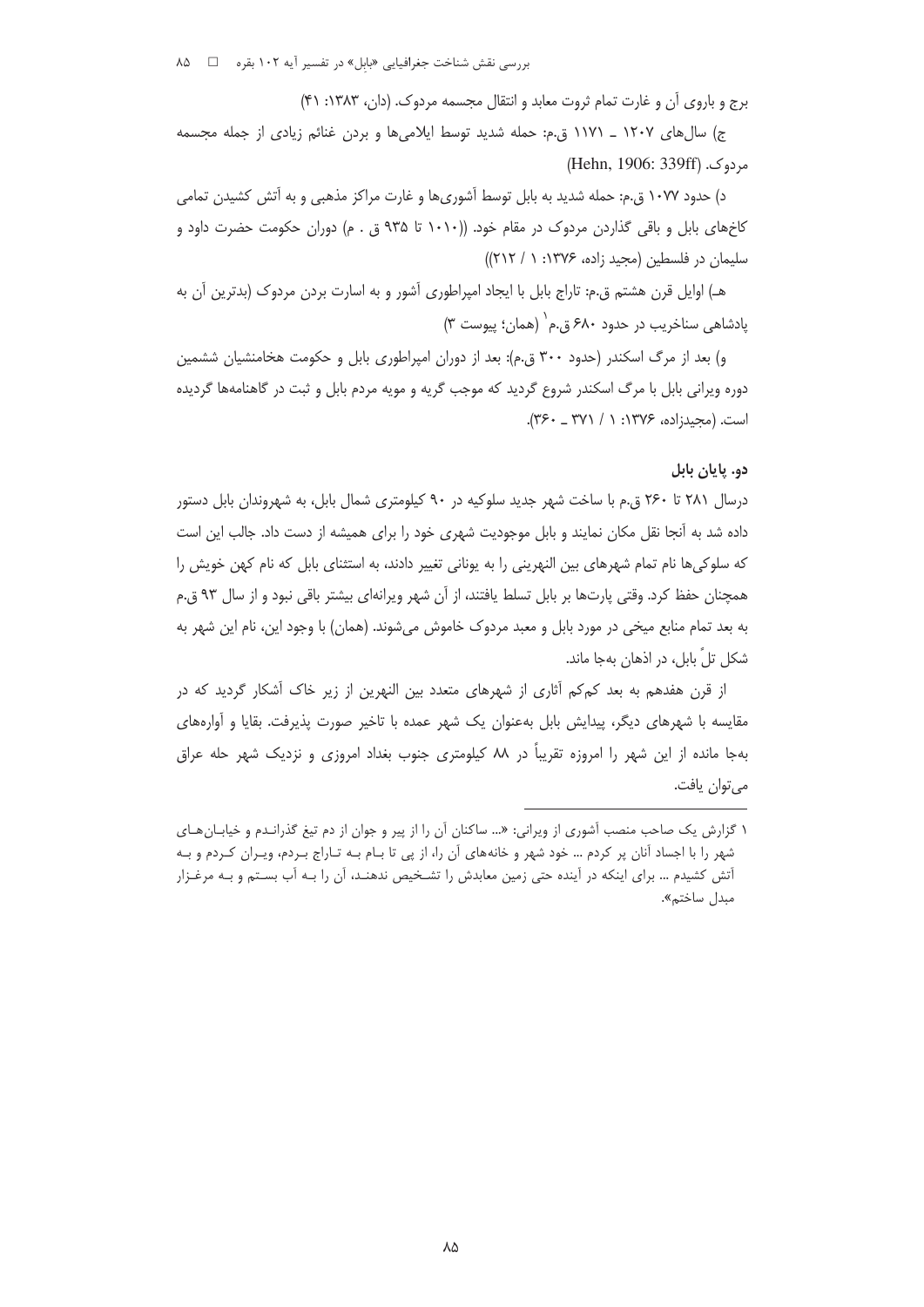۳. سحر در بابل

الف) معنای سحر در بابل

**۱. روشی برای مسلط کردن ارواح شیطانی** 

سحر در معنای اولی آن یا همان جادوی سیاه ایجاد روشی بود تا بدان وسیله، ارواح شیطانی بر یک یا چند فرد تسلط پیدا کند که از ارواح شیطانی متناسب با نوع تاثیری که میخواستند، استفاده میشد. این مطلب از روی روشی که جن گیر اتخاذ می کرد تا بدان وسیله سحر را خنثی کند، بهدست میآید؛ زیرا کاهن عزائم خوان به هنگام جن گیری از بیمار، اغلب مراسم را با توصیف ارواح آغاز می کرد و از آنجا که اطمینان نداشت با چه کسی سر و کار دارد، بسیاری از آنها را مورد خطاب قرار میداد، به این امید که روح مورد نظر در میان آنها باشد. در بخشی از این اوراد آمده است:

آنها ارواح شریری هستند که بذرشان در آفرینش آنو افشانده شده است، ... هیچ دری قادر به جلوگیری از آنها نیست، کلون هیچ دری قادر به باز گرداندن آنها نيست، ... زن را از آغوش شوهری دور میکنند، فرزند را از پهلوی مردی می بایند، مرد را از كاشانەاش مى<sub>،د</sub>انند، آنها درد سوزانند، که خویشتن را بر یشت انسانی بستهاند، ... چه پیرزن زشت روی جادوگر -اهریمن باشی، یا یک غول، … یا مردی پلید، یا روحی شرور (Campbell Thompson ,1903 \_ 4)

# ۲. روشی برای دور کردن ارواح شیطانی

کاربرد دیگر این واژه در مرحله درمان یا بهعبارت دیگر، ابطال سحر بهکار میرفت. شواهد فراوان نشان میدهد که بین النهرینیها معتقد بودند از دو طریق می¤وان بیماری را معالجه کرد؛ یکی سحر و یکی دارو. این دو راه بهطور دقیق از یکدیگر جدا نگاه داشته نمیشدند، حتی معالجه با دارو هم با اعمال جادوگرانه همراه بود. در یک زیر مجموعه، فهرست علایم بیماریهایی بیان شده که ناشی از دخالت شیاطین گوناگون است كه معالجه أن صرفا به كمك سحر و جادو انجام مى گرفت. (389 \_ Nougayrol, 1936: 381) درواقع افرادی که ما پزشک مینامیم همه در پیشگویی، جنگیری و عزائمخوانی و ساحری متخصص هستند، بههمین دلیل هر ساله برای شخص پادشاه سوگند یاد مینمودند. (Oppenheim, 1935: 145) آغازگر بسیاری از متون سحر و جادو کاهنی است که ابتدا خود را معرفی میکند و به بیان نیروی جادویی می پردازد. مثالی از این متون کما بیش مشابه شرح زیر است: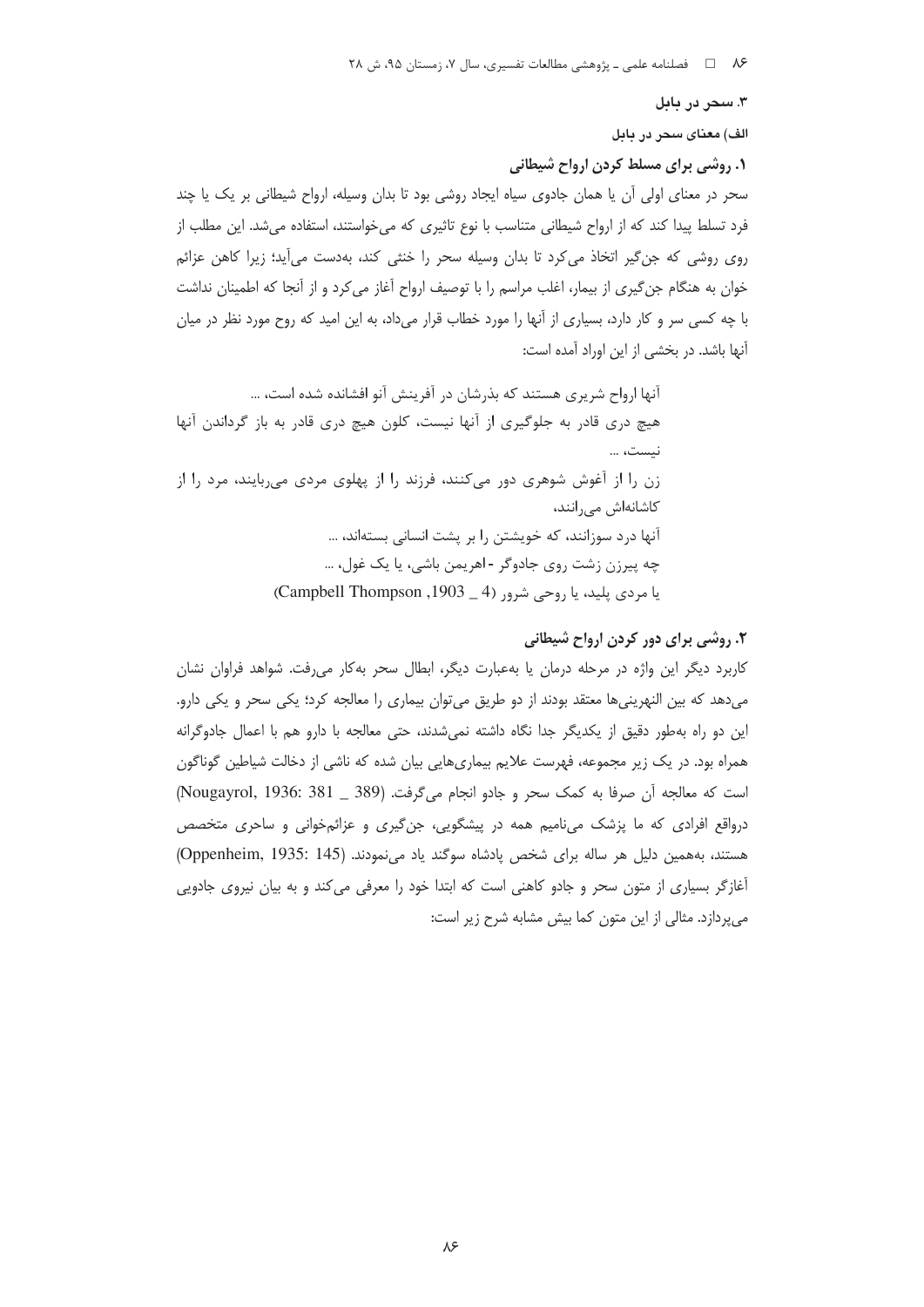بررسی نقش شناخت جغرافیایی «بابل» در تفسیر آیه ۱۰۲ بقره □ ۸۷

منم مرد اآ، منم مرد دمكينَ، منم پيامآور مردوک، افسون من افسون إاّ ست، طلسم من طلسم مردوک است، لعن و نفرين إاّ در دست من است، چوب گز سلاح نیرومند آنو را، من به دست گرفتهام، باشد که آنو به بدن من نزدیک نشوند، باشد که نه در برابر من کینه توزی خویش را آشکار سازند، و نه مرا تعقیب کنند و در آستانهای که ایستادهام مگذار که مرا تعقیب کنند؛ جايي كه من مي|پستم، آنجا تو نايست، جايي كه من مي نشينم آنجا تو منشين، جايي كه من قدم مي;نم آنجا تو قدم مزن، جايي كه من وارد مي شوم، به آنجا تو وارد مشو، در آسمان بیرون رانده شوی در زمین بیرون رانده شوی. ( Campbell Thompson,  $(1903 \quad 4: 1/23)$ 

# ۰.۳ روشي براي پيشگويي

در میان متون موجود کاربرد دیگری نیز از واژه سحر دیده میشود که برای پیشگویی نسبت به اینکه آیا فردی مورد سحر یا تهدیدی قرار گرفته است یا نه. اهمیت پیشگویی در تمدن بین النهرین را می¤وان از شماره زیاد مجموعههای طالع بینی و خطوط میخی مربوط به آن دریافت کرد. این متون از اواخر دوران بابل قدیم (دوران پس از حمورابی) تا دوران پادشاهان سلوکی را در بر می گیرد. یکی از راههای پیشگویی از طریق سحر و جادو بود؛ که خداوند دگرگونی هایی را در پدیدههای طبیعی، مثل باد، رعد و برق و حرکت ستارگان، بهوجود میآورد و یا در رفتار یا ویژگیهای درونی و بیرونی جانوران یا انسان اثر میگذارد.

برای فراخوانی مشیت الهی، پیشگو با عملی ساحرانه جاهای معینی را برمی گزید که در چشمرس او قرار داشت و انتظار داشت که خدا در آن جاها پرسش او را پاسخ گوید، که از آن جمله می توان به پیشگویی از طریق جگر سیاه اشاره کرد. (پیوست ۴) آموزش محصلین رشته پیشگویی در آن زمان تقریبا همیشه با همان عضو انحام مي گرفت. (محيد زاده، ۱۳۷۶: ۲ / ۱۹۵ \_ ۱۹۰)

#### ب) علت اعتقاد به سجر در بابل

بابلیها در دنیایی میزیستند که محل رفتوآمد و تجمع ارواح بد بود. آنها در همه جا حضور داشتند. بی|حتیاطی و گناه دو عاملی بود که این ارواح بد بر ایشان چیره میشدند اما غیر این دو عامل انسان همچنین ممکن بود از طریق دیگری هم موجب شود ارواح بد بر او تسلط یابد و آن در نتیجه سحر و جادو، یا جادوی سیاه بود، آگاهی زیادی از شیوههای جادوی سیاه در دست نیست، زیرا اینها موضوعهای سرّی و نامشروعی بود که در کتابها نوشته نمی شد. مدارک نشان می دهد جادوی سیاه نه تنها برای نابود ساختن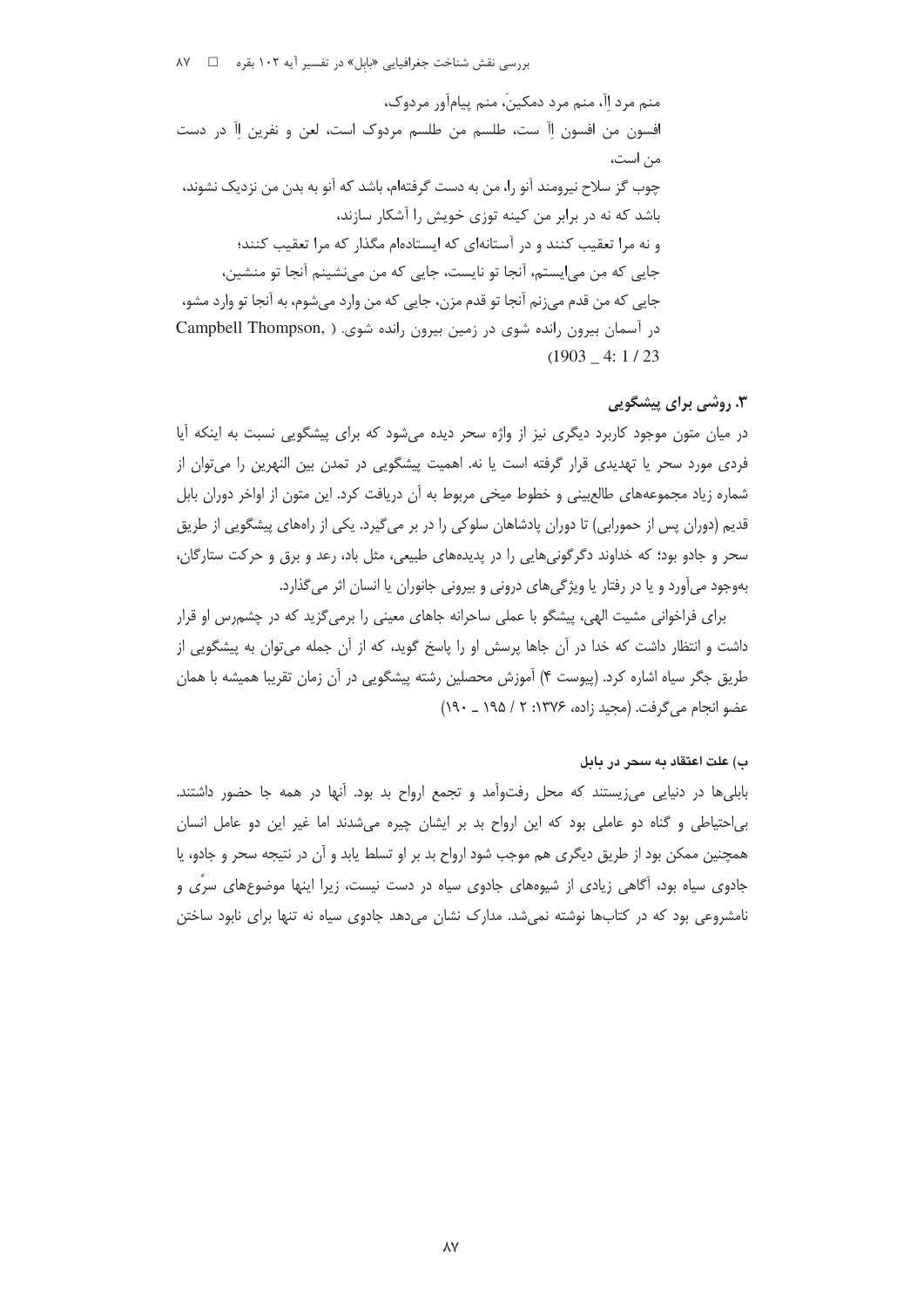دشمن یک فرد یا جامعه، بلکه همچنین برای اعمال شنیع دیگر مانند از بین بردن عشقها بهکار می رفت. البته با اطمینان می توان فرض کرد که ساحران از داروها و شربتهایی استفاده می کردند که باعث دیدن خوابهای بد میشد و افسونهایی میخواندند که به ساحران قدرت تسلط بر ارواحی را میداد که به قربانیان خود آسيب برسانند. (پيوست ۵؛ مجيد زاده، ۱۳۷۶: ۲ / ۲۰۸)

# ج) ميزان نفوذ سحر در بابل

افزون بر مطالبی که در قسمتهای پیشین مبنی بر باور عمومی مردم نسبت به سحر و کاربرد آن در امور مختلفی بیان شد شواهدی دیگر نیز از زندگی مردم بین النهرین در دست است که حکایت از میزان نفوذ بالای سحر در میان مردم و یا حتی یادشاهانشان دارد، اوینهایم، آشورشناس مشهور، در این باره می نویسد:

از شخص پادشاه در برابر بیماری و بهویژه تاثیر شیطانی جادو به دقت مراقبت به عمل مي آمد؛ چرا که وجود او براي کشور حياتي تلقي مي شد. بههمين دليل پادشاهان آشور را، بدان گونه که ما از طریق نامههای بایگانی آنها در می پابیم، تعداد زیادی پیشگو و طبیب احاطه کرده بودند. تمام نشانههای پیامآور با توجه به تاثیرشان بر شخص پادشاه دیده و تفسیر می شد. آیین پیچیدهای برای دفع نشانههای شر وجود داشت و دست کم از یک مورد در آشور خبر داریم که برای خنثی کردن یک پیشگویی مهلک، به این ترفند متوسل شدند که شخص دیگری را برای یکصد روز شاه کنند و سیس او را بکشند و طبق موازین دفن کنند تا طالع موردنظر به انجام رسد اما سرنوشت فریب بخورد و شاه حقیقی زنده بماند. دسترسی به شاه بهدقت کنترل می شد حتی برای وارث مسلم، تا از درگیریهای نامطلوب جلوگیری شود، در هر کاخ آشور اتاقی در جوار تالار رسمی برای شستشوی آیینی شاه وجود داشت. (پیوست ۶: Oppenheim,Ancient (Mesopotamia, 1977: 100

> ۴. تاثیر شناخت سرزمین بابل در تفسیر آیه ۱۰۲ بقره با در نظر گرفتن اطلاعات بهدست آمده به بررسی تاثیر این شناخت در تفسیر آیه فوق می پردازیم.

الف) تبيين عاقبت سجر كنندگان «وَلَبِثُسَ ماٰ شَرَ وْا بِهِ أَنْفُسَهُمْ.» با تامل درباره سرزمین بین النهرین، مهمترین مطلبی که بعد از بررسی نام بابل و ویژگیهای آن در تفسیر آیه بیشتر قابل درک است، وجود ارتباط وقایع پیش آمده در بابل با امری به نام سحر در این سرزمین است،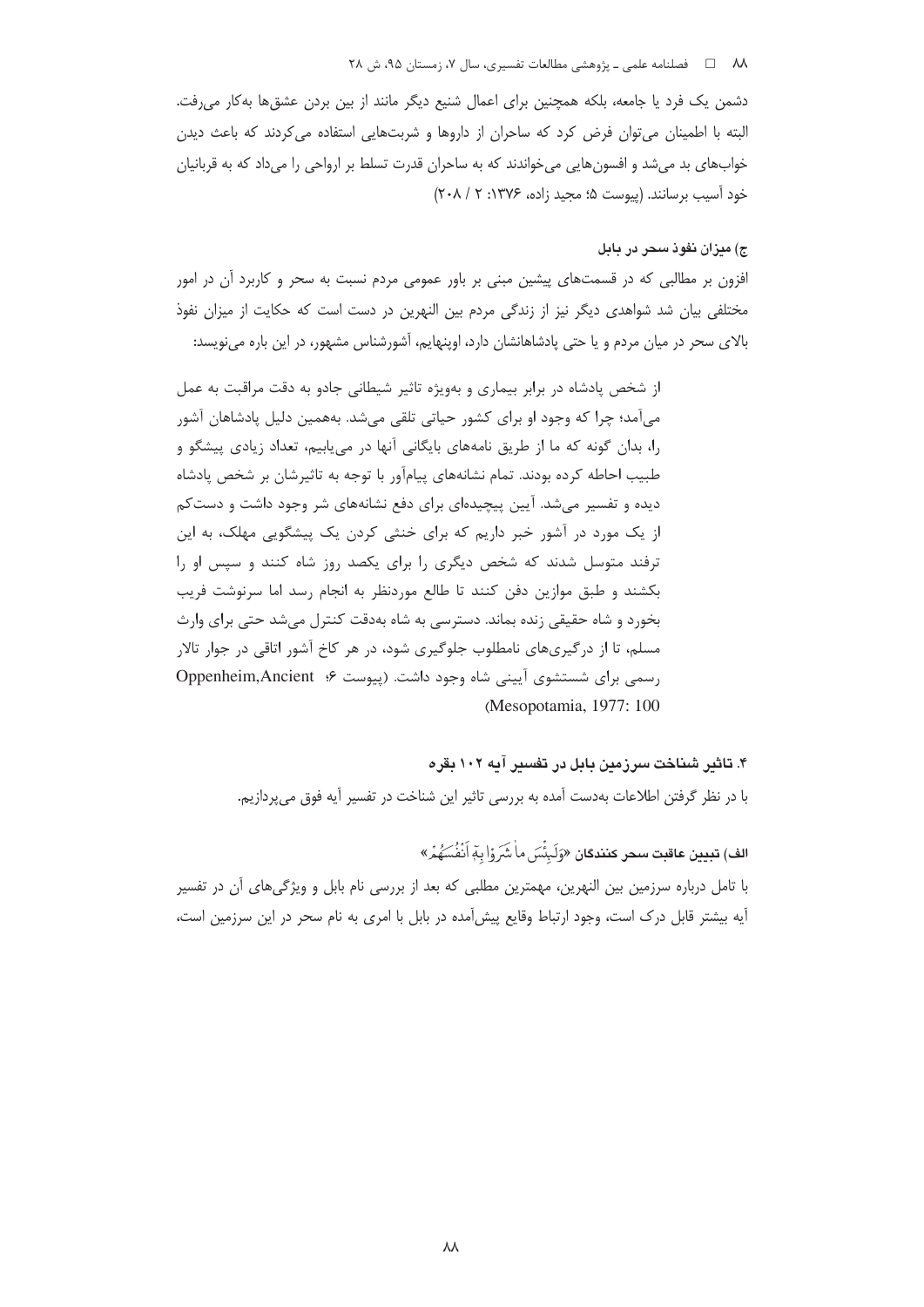چنانکه مشاهده گردید مهمترین خدای آنها به نام مردوک که مرتبط با ابطال سحر نیز بود، همواره در طول دو هزار سال تا نابودی کامل آن حتی پس از انتقال شهر و مردم آن به مکان دیگر، مورد احترام و تقدیس قرار میگرفت و در زیگوراتها و مکانهای مقدس بسیار زیبا و بزرگی نگاه داشته میشد و این نشان از نفوذ بسيار زياد اعتقادات آنها نسبت به سحر و ابطال آن در تمام اين زمانها است.

به واقع با بررسی تاریخ بابل میتوان مشاهده نمود که چگونه مکانی که ظرفیت پذیرش تمدنی جهانی را داشت، اما بهدلیل اینکه همیشه از کوچکترین ارکان این جامعه؛ یعنی خانواده تا بزرگترین آن؛ یعنی دولت و حکومت آلوده به پیشگویی و سحر خرافه بود و هرگز حتی با ورود آیین خداپرستی (دوران اسارت صدساله یهودیان توسط بخت النصر در ۶۸۸ ق.م) این عمل ترک نشد، به نابودی و اضمحلال کشیده شد و این مصداق قسمت پایانی آیه ۱۰۲ است که میفرماید:

همین مایه ضررشان بود و سودی برایشان نداشت با اینکه میدانستند کسی که خریدار اینگونه سحر باشد آخرتی ندارد و چه بد بهایی بود که خود را در قبال آن فروختند، اگر میدانستند.

سرگذشت این مردم چنان نبود که به یکباره مانند سایر بتپرستان در تاریخ عذابی بر آنها نازل شود و دچار نابودی گردند، اما نتیجه عمل آنها به گونهای بود که ذره ذره خانواده و از پس آن جامعه را نابود می ساخت و دلیل اینکه خدای متعال نیز در آیه ۱۰۲ با وجود آن همه موضوعات سحری که در بابل وجود داشت، به ايجاد اختلاف بين زن و شوهر تاكيد مي كند «ماْ يُفَرِّقُونَ بهٖ بَيْنَ الْمَرْءِ وَزَوْجهِ» همين است. مودت و رحمت «که یکی دوستی صمیمانه نسبت به یکدیگر و دیگری انعطاف و رحمت و گذشت از لغزش های همديگر» (جوادي آملي، ۱۳۸۴: ۱۰۲) است بهوسيله سحر و سمّ طلسم و شرّ شعيده به ايجاد انزجار و كينه بين همسران تبدیل میگردد و به این ترتیب خطر فروپاشی جامعه را از خطر و خدعه ساحران می توان حدس زد.

# ب) زمان نزول هاروت و ماروت در رابطه با زمان نزول هاروت و ماروت نظراتی مطرح است: يک. زمان حضرت ادريس عليه: (تعلبي، ١٤٢٢: ١ / ٢۴٧) دو. بعد از حضرت نوح ﷺ (حرعاملي، ١٤١٤: ١٧ / ١٤٧) سه. همزمان و یا بعد از حضرت سلیمان ﷺ (قرطبی، ۱۴۰۵: ۲ / ۵۱)

۱. احتمال اول

این احتمال در تفاسیر متعددی نقل گردیده است. (طوسی، بی تا: ۱ / ۳۷۶: طبری، ۱۳۵۶: ۱ / ۳۶۴) شرح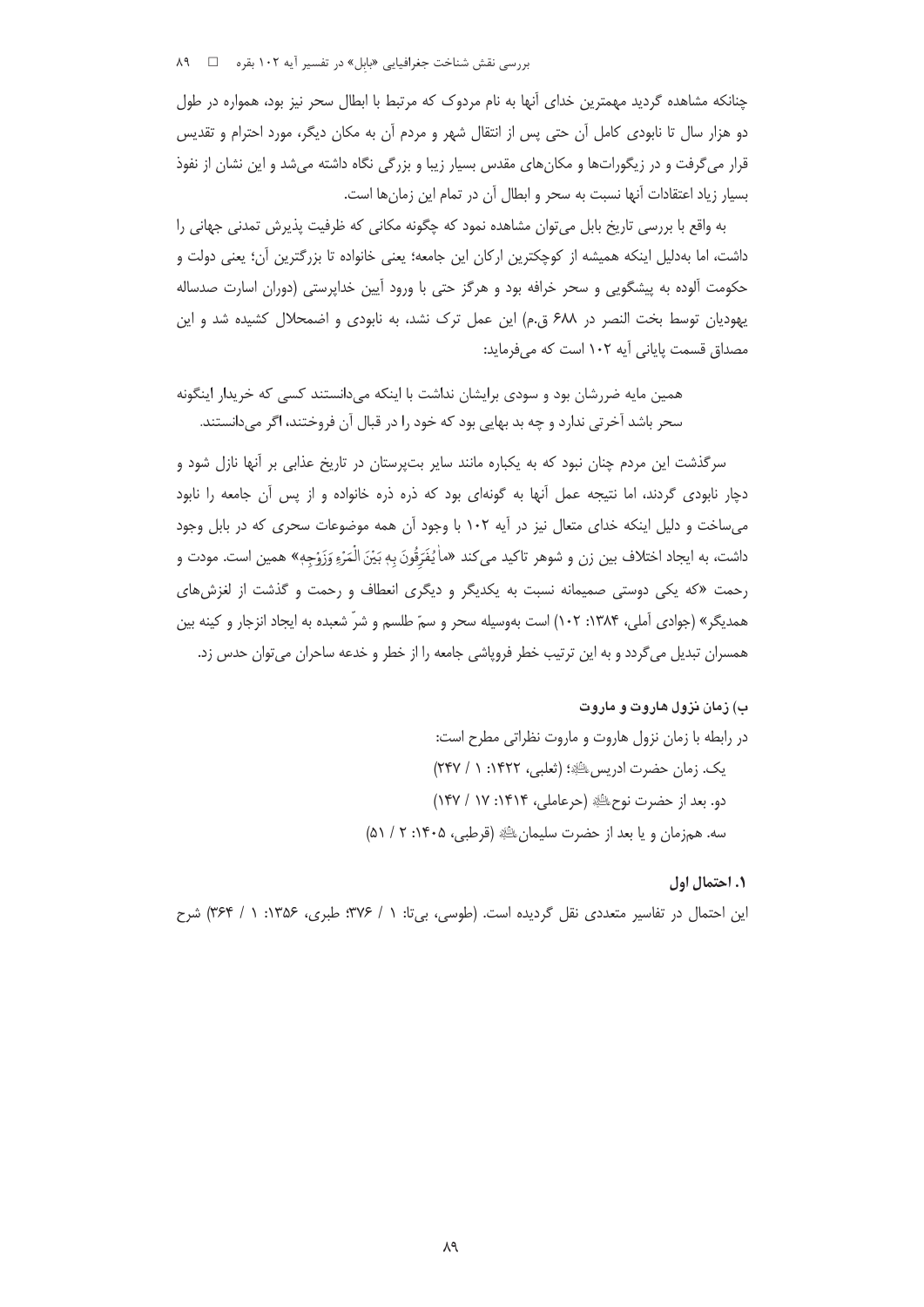ماجرا در تفاسیر بدین شکل است که «وقتی هاروت و ماروت به زمین آمدند، زنی را دیدند که بسیار زیبارو بود و هاروت و ماروت، آن زن را بهسوی خود خواندند و آن زن شرطی بر جلوی آنها قرار داد و گفت: اگر میخواهید که من از شما اطاعت کنم باید این کودک بی گناه را بکشید یا کلام خدا را بسوزانید یا این شراب مست کننده را بخورید. هاروت و ماروت از بین آن سه شرط، شراب خوردن را انتخاب کردند تا بعد از خوردن آن، توبه کنند، اما وقتی شراب خوردند، مست شدند و کودک را کشتند و کلام خدا را سوزاندند.

سپس به آن زن گفتند که ما هر سه شرط تو را انجام دادیم، تو نیز به فرمان ما عمل کن. آن زن گفت که نام مهین خدا را که با آن به زمین میروند و به آسمان بازمی گردند، به او بیاموزند و آنها آن اسم را به او آموختند و او آن اسم را خواند و به آسمان رفت و از آنها اطاعت نکرد و خدا هاروت و ماروت را در بابل و در کوه دماوند در زیر زمین در چاهی عذاب می کند و آنها را در آن چاه آویختهاند و آنها از تشنگی زبانشان بدر افتاده، ولی نمی توانند آب بخورند با این که بین آنها و آب، فاصلهای به اندازه یک تیغ شمشیر است».  $(95 - 911)$ : ۶۵۶ (طبری، ۱۳۵۶)

در برخی از تفاسیر، بیان شده که در این قضیه کسی که به شفاعت از این دو فرشته پرداخت و منجر شد که أنها مخير به انتخاب عذاب دنيوي و اخروي گردند حضرت ادريسﷺ بوده است. (ميبدي، ١٣٧١: ١ / ٢٩٨)

این احتمال افزون بر رد در احادیث، مورد نقد و اشکالات بسیاری از ناحیه مفسران نیز قرار گرفته است. امام حسن عسگريﷺ پس از شنيدن اين قصه فرمود:

یناه می برم به خدا از این سخنان؛ زیرا ملائکه معصوم هستند و از کفر و کارهای پلید به لطف خدا در امانند. (ابن بابويه، ١٣٧٨: ١ / ٥٢٢)

علامه طباطبایی این داستان را مجعول و خرافی می داندکه در آن به فرشتگان خدا که قرآن به پاکی و قداست آنها تصریح کرده، نسبت معصیت داده شده است، آن هم شرک و معصیتهای بسیار شنیع. (طباطبایی، ۱۴۱۷: ۱ / ۲۳۹) قرطبی نیز این داستان را ضعیف دانسته و آن را نقض قانون ملائکه که امین خدا در وحی و سفیران خدا به پیامبرش میباشند معرفی کرده است. (قرطبی، ۱۴۰۵: ۲ / ۵۱) فخر رازی، می گوید:

خدای متعال به مشرک اجازه توبه می۵هد اما به این ملائکه فقط فرصت انتخاب بین عذاب اخروی و دنیوی را داده است و این نعوذ بالله بخل خدا را می ساند. (رازی،  $(77.77.77)$ 

> ٢. احتمال دوم این احتمال بر اساس حدیثی از امام صادق ﷺ است که می فرماید: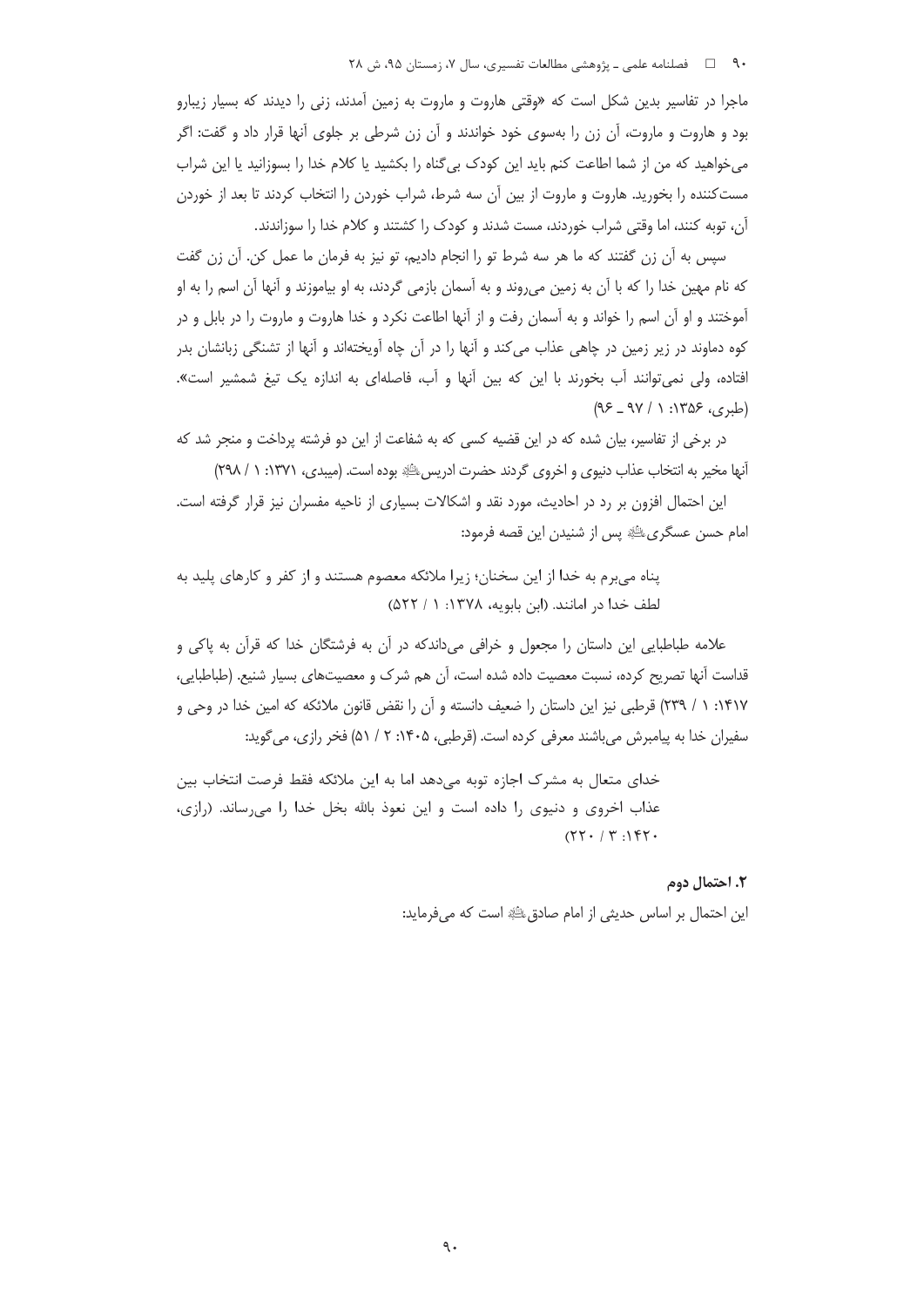بررسی نقش شناخت جغرافیایی «بابل» در تفسیر آیه ۱۰۲ بقره د □ 1.1

يس از حضرت نوحﷺ، ساحران و وهم ايجاد كنندگان، شمارشان فزوني گرفت، پس، خدا دو فرشته برای پیامبر آن زمان فرستاد تا جادوی ساحران را به آن پیامبر بیاموزند تا وي بتواند به آن وسيله، سحر آنها را باطل كند و آنها را به خودشان بازگرداند. پس آن پیامبر، از آن دو فرشته همه آن کلمات سحر را فراگرفت و آنها را به فرمان خدا به بندگان خدا رسانید. فرمان داد که با خواندن آن کلمات، سحرشان را متوقّف و باطل كنند و ساحران را از جادو كردن مردمان باز دارند. (حر عاملي، ۱۴۱۴: ۱۷ / ۱۴۷)

این احتمال مورد نقد مفسرین قرار نگرفته است و با شواهد بهدست آمده از سرزمین بابل نیز همخوانی دارد. در یکی از این متون آمده است: «مردوک پس از شنیدن شکایت و تقاضای بیماران، برای شفاعت نزد پدرش خداوند «ائا» می رود و از وی درخواست جادو و موادی می کند که به کمک آنها بتواند بر شیاطین و ديوها غلبه كند. پدر با اعتراض به او پاسخ مي دهد كه او نياز به آموزش ندارد؛ زيرا همه چيز را به او آموخته است. با وجود این «ائا» نسخهای به او میدهد.» و چنین رابطهای میان دو خدا و نیز نام جانشین جوان (مردوک)، کاملا با اوج گیری شهر بابل در دوران زمامداری حمورابی (حدود دو هزار سال ق.م) متناسب است. (مجيد زاده، ۱۳۷۶: ۲ / ۱۴۱)

در روايت فوق الذكر زمان بيان شده، به زمان بعد از حضرت نوحﷺ اشاره دارد، درواقع بايد گفت، اين قضيه بايد بعد از حضرت نوحﷺ و قبل از حضرت ابراهيم ﷺ اتفاق افتاده باشد؛ چرا كه حضرت ابراهيم ﷺ یکی از پیامبران بزرگی بودند که بعد از حضرت نوحﷺ مبعوث گردید، ٰ پس اگر این زمان بعد از این پیامبر بزرگ الهی بود لازم میآمد، بهجای نام حضرت نوحﷺ، نام ایشان برده میشد و از آن جایی که محققان زمان تولد حضرت ابراهيم الله وا به حدود ١٩٠٠ قبل از ميلاد برمي گردانند، (دانشنامه بزرگ اسلامي: ٢ / ۶۸۸)، زمان نزول هاروت و ماروت باید در حدود حداقل دو هزار سال قبل از میلاد بوده باشد.

#### ۳. احتمال سوم

این احتمال بر اساس مطرح شدن نام هاروت و ماروت در زمان حضرت سلیمان ﷺ در اًیه ۱۰۲ بقره بیان شده است. (قرطبی، ۱۴۰۵: ۲ / ۵۱) این احتمال افزون بر آنکه اغلب از ناحیه مفسران مورد اعتنا قرار نگرفته، بر اساس مکان نزول هاروت و ماروت در قرآن نیز رد میشود؛ چرا که قلمرو حکومت حضرت سلیمانﷺ منطقهای محدود به فلسطین و سرزمین شام بوده (بهمنش، ۱۳۸۵: ۲۴۲) که با بابل فاصله زیادی داشته است.

١ \_ علامه طباطبايي ذيل آيه ٧ شوري به اين ترتيب زماني اشاره نموده است. (طباطبايي، ١٤١٧: ١٨ / ٢٨)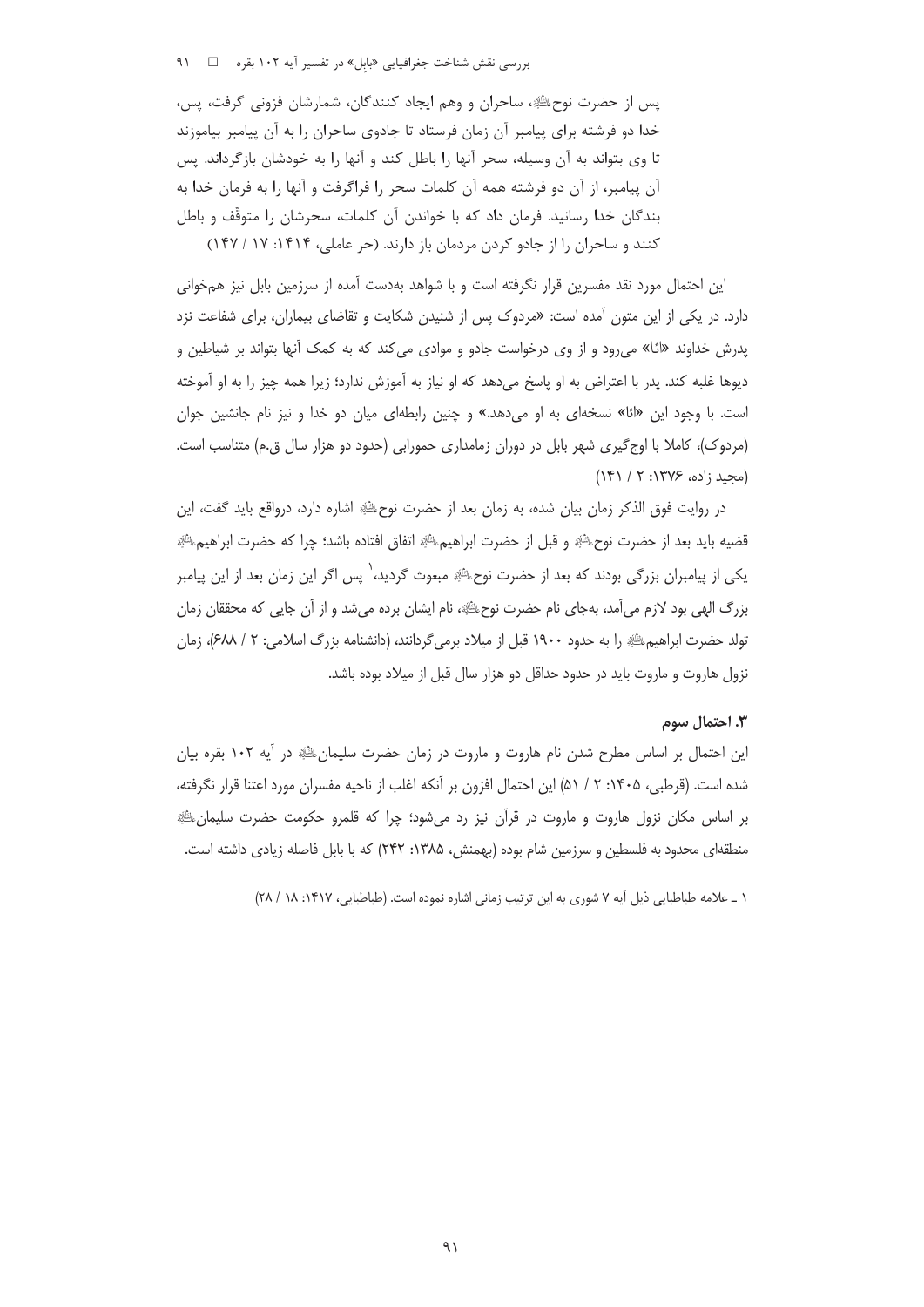آنچه از جمع بندی دلایل مطرح شده از قرآن و احادیث و قرار دادن آن در کنار شناخت موقعیت بابل بهدست می]ید، آن است که، همراه شدن نام هاروت و ماروت با قصه حضرت سلیمان ﷺ فقط بهدلیل ارتباط موضوعی این دو داستان در به کار گرفتن سحر است و می توان گفت، زمان آنها باهم حداقل فاصلهای هزار ساله دارد. زمان نزول هاروت و ماروت به حداقل دو هزار سال ق.م و زمان زندگی حضرت سلیمان ﷺ طبق نقل محققان به حدود ۹۰۰ ق.م. برمي گردد. (همان)

# ج) کنکاشی در پاسخگویی به اختلافهای تفسیری

# ۱. شناخت مکان بابل

آن گونه که قبلا بیان شد اختلاف در این است که مراد از کلمه «بابل» بابل عراق است؟ یا بابل دماوند؟ و یا از نصيبين تا رأس العين است؟ بيشتر مفسران، محل وقوع حادثه مطرح شده را بابل عراق مىدانند (ابن كثير، ۱۴۱۲: ۱ / ۱۴۷؛ بغوی، ۱۴۲۰: ۱ / ۹۹؛ آلوسی، بیiتا: ۱ / ۳۴۲؛ طوسی، بیiتا: ۱ / ۳۷۴) و آن را نقل ابن مسعود می دانند. (ابن کثیر، ۱۴۱۲: ۱ / ۱۴۷؛ طبرسی، ۱۳۷۲: ۱ / ۳۳۰) «سدی» تنها کسی است که در تفاسیر بابل دماوند از او نقل شده است (طبری، ۱۳۵۶: ۲ / ۴۳۶) و صریحترین مطلبی که در آن نام بابل دماوند با تاکید ذکر شده است، در کتاب تاج القصص است که بهصراحت بابل عراق را مردود میداند. (بخاری، ۱۳۸۶: ۲۵۳) در رابطه با نظر سوم باید گفت، مفسران فقط به وجود این نظر پرداختهاند. (ابنجوزی، ۲۰۰۱ م: ۱ / ۹۶؛ قرطبی، ۱۴۰۵ ق: ۲ / ۵۳) و دلیلی را برای آن ذکر ننمودهاند.

در مقام پاسخ به مکان بابل، بعد از بررسی آیه ۱۰۲ بقره سه شاخص در آیه برای روشن شدن مراد از مکان بابل وجود دارد.

الف) مهم ترین شاخصه اصلی برای شناسایی بابل در قرآن، وجود سحر و ساحری است، آنگونه که بیان شد کاوشهای دقیق باستانِشناسان وجود جادوگری را به مفهوم وسیع اّن، در این منطقه، بابل عراق تایید می نماید. افزون بر آنکه بابل طبق اذعان مورخان (حموی، ۱۳۸۳: ۱ / ۳۹۴: این خلدون، ۱۳۷۵: ۲ / ۱۰۴۰) شهرت به سحر و جادوگری نیز دارد، چنان که ویل دورانت در این باره مینویسد:

از جهت پایبند بودن به اوهام و خرافات و اعتقاد به سحر و پیش گویی و کهانت نیز هیچ تمدنی به پای تمدن بابلی نمی رسد. (ویل دورانت، ۱۳۸۷: ۱ / ۲۸۷)

ب) شاخصه دیگر مطرح شده برای یافتن مکان بابل در این آیه، نزول هاروت و ماروت است که بنا به دلایلی که در قسمت قبل (نزول هاروت و ماروت) بیان گردید بیشتر منطبق با بابل عراق است. افزون بر اینکه، در شهری که دو فرشته برای ابطال سحر در آنجا نزول یافتهاند، باید شهر بزرگی بوده باشد و از میان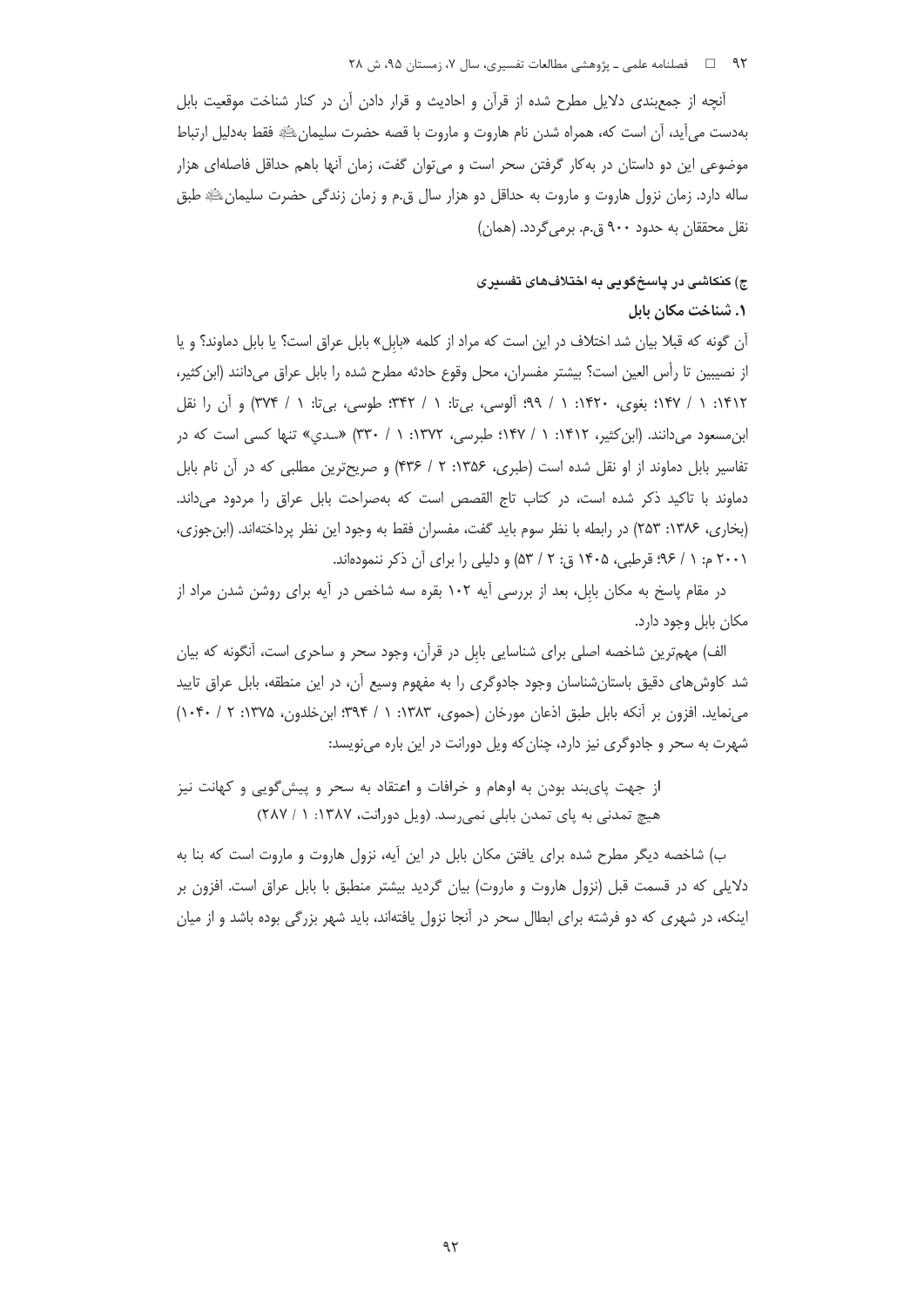بررسی نقش شناخت جغرافیایی «بابل» در تفسیر آیه ۱۰۲ بقره د □ 1 ۳

سه قول بیان شده، در رابطه با مکان بابل، انطباق خصوصیت قریه بودن از نوع بزرگ آن با منطقه بابل عراق، منطبق تر است؛ چرا که اصلا چنین منطقهای در دماوند که این گونه شهرت به سحر و ساحری داشته باشد، وجود نداشته است. (نیاکی، ۱۳۸۳: ۱ / ۵۸) به این ترتیب با شناختی که از موقعیت و ویژگیهای جغرافیایی بابل عراق بهدست می آید، افزون بر اینکه اطمینان بیشتری بر انطباق بابل در قرآن با بابل عراق بهدست می آید، سایر مکانها نیز رد می گردد.

# ٢. تبيين مفهوم «ملكين» علامه طباطبایی در این باره مینویسد:

نیز اختلاف دیگر ایشان در معنای کلمه (ملکین) است، که آیا این دو ملک از ملائکه آسمان بودند؟ یا دو انسان زمینی یا دو ملک بکسر لام؛ یعنی پادشاه بودهاند؟ یا به قرائت مشهور دو ملَک به فتحه لام بودند، ولی منظور از آن، دو انسان صالح و متظاهر به صلاح است. (طباطبایی، ۱۴۱۷: ۱ / ۲۳۴)

از بیان مطالب پیشین در رابطه با زمان نزول هاروت و ماروت در بابل عراق و شواهدی که از طریق هنر مجسمهسازی أشوریان و بابلیان و لوحههای موجود بهدست أمده که بسیار شباهت به هاروت و ماروت دارد (پیوست ۷) (چرا که در همه این تمثالها دو موجود بالدار مثل هم را نشان میدهد که در حال تطهیرکنندگی هستند) و آیاتی از قرآن که نشان از تمثل ملائکه به انسان و حتی دیده شدن آنها توسط انبیاء (هود / ۷۰ ـ ۶۹) یا سایر مردم (هود / ۷۹ ــ ۷۷) دارد، می توان چنین نتیجه گیری نمود:

١. آنها دو انسان صالح يا دو پادشاه يا دو شيطان نيستند بلكه بيان شواهد مطرح شده از پيكرهها و تمثالها حکایت از آن دارد که هاروت و ماروت در عین تمثل به انسان باید دو فرشته بوده باشند نه دو انسان، که درواقع این فرشتگان تمثل به انسان نمودهاند و طبق قول خدای متعال به بطلان سحر ساحران، پرداختهاند.

۲. افسانههایی که از این دو فرشته نقل گردیده است (در قسمت زمان نزول هاروت و ماروت بیان شد)، با آنچه از این سرزمین بهدست آمده مطابقت ندارد.

**٣. تعبين فاعل د, أبه** «وَاتَّبِعُواماْ تَتْلُواالشَّياطِينُ عَلَى مُلْكِ سُلَيْعانَ» (**بقره / ١٠٢):** 

سوالی که در این رابطه مطرح می گردد، این است که مراد از نسبت دهندگان سحر در این آیه چه کسانی هستند؟ پاسخ این سوال در نظر مفسران، مختلف است، به ابنءباس منسوب است که مراد یهودیان عصر نزول است. (طبرسی، ۱۳۷۲: ۱ / ۳۳۶) و مختار سدی و ابنِزید، یهود عصر حضرت سلیمان اللهِ است (ابوحیان، ۱۴۲۰: ۱ / ۴۹۴) و بعضی مراد را هر دو گروه می دانند. (طوسی، بی تا: ۱ / ۳۷۰)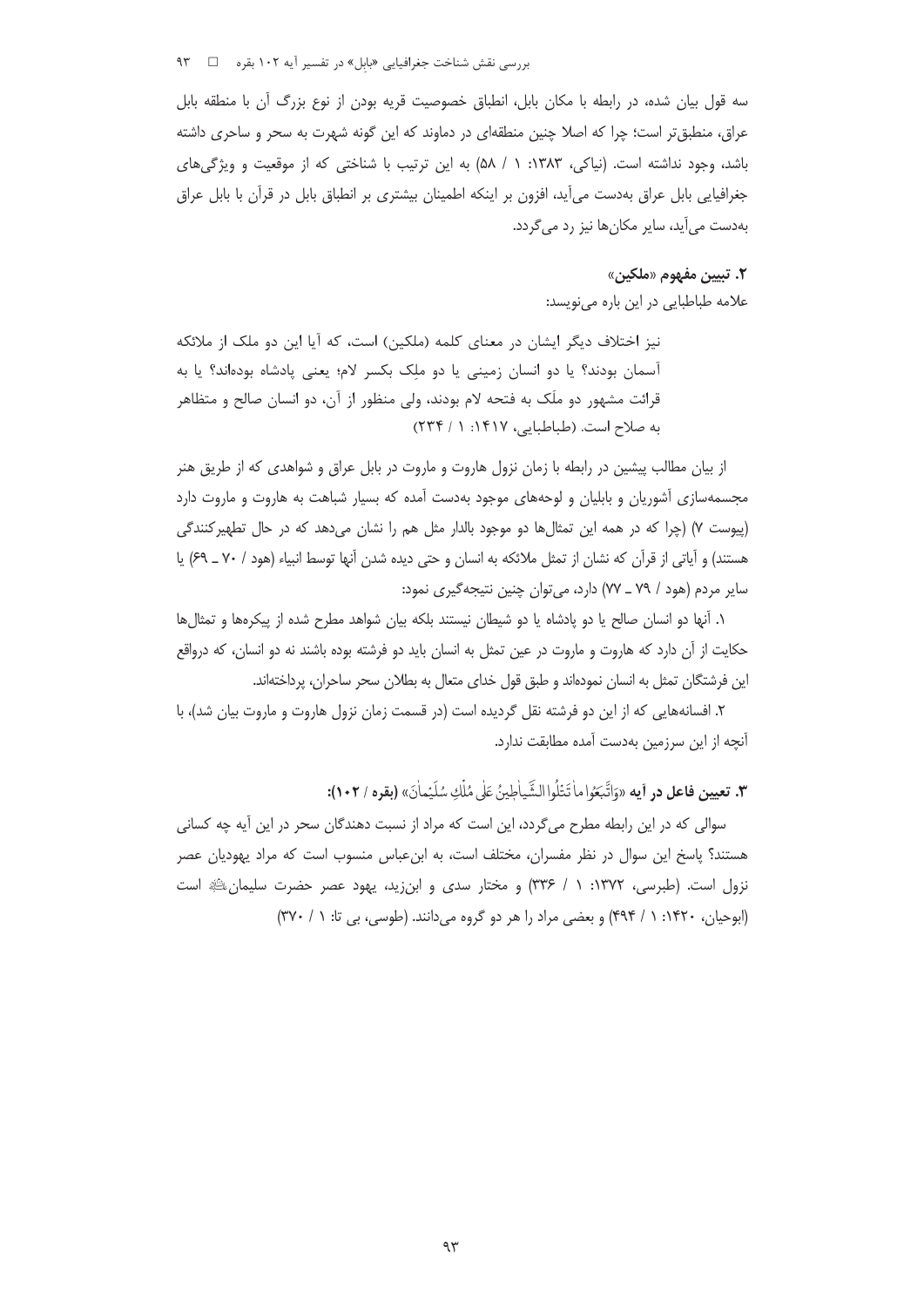۹۴ هسلنامه علمی ـ پژوهشی مطالعات تفسیری، سال ۷، زمستان ۹۵، ش ۲۸

قبل از به پاسخ لازم است بدانیم، بسیاری از مفسران مراد از آیه ۴ سوره اسراء را حمله بخت النصر به اورشليم مي دانند. (جرجاني، ١٣٣٧: ۵ / ٢۵٣؛ ابن كثير، ١۴١٢: ۵ / ۴۴) به همين دليل بعضي قايلند كه يهوديان هنگامي كه توسط حمله بخت النصر به اورشليم در سال ۵۸۶ ق.م؛ يعني حدود سه قرن بعد از حضرت سلیمانﷺ برای صد سال در بابل به اسارت گرفته شدند، با مردم بابل برخورد کردند و همین برخورد يهوديان با بابليان، موجب يادگيري سحر از أنها و نسبت تهمت به حضرت سليمان ﷺ در اورشليم، گرديده (شعرانی، ۱۳۸۰: ۱ / ۶۱) سپس موید این مطلب را تاثیرپذیری زیاد عقاید یهودی از فرهنگ بابلی ذکر می کنند. (Raymond, 1998: 43 \_ 40)

در پاسخ باید گفت، در بررسی که انجام گرفت احتمال قویتر آن است که گفته میشود حتی اگر آن انسانهای شیطان صفت در بابل سحر را به یهودیان اسیر شده منتقل نکرده بودند، با توجه به دلایلی سحر و جادو از قبل از برخورد یهودیان با بابلیان در بابل به یهود منتقل شده بود، در این باره میتوان به سه دلیل اشاره نمود:

۱. با توجه به ارتباط زیاد بابل با سرزمینهای اطراف و مطرح بودن این شهر بهعنوان کانون تمدن بشری، انتقال سحر از طرق مختلف از سرزمین بابل به فلسطین میسر بود، چنان که مدتها قبل از حضرت سلیمان ﷺ، در مصر که فاصله بیشتری از فلسطین با بابل دارد، ساحرانی در عصر حضرت موسی ﷺ توسط فرعون فراخوانده شدند و یا افرادی مانند سامری از طریق سحر آنها را فریب داد.

۲. محققین تاریخچه جادوگری در نزد یهودیان را به زمان اقامت ایشان در مصر و پس از آن همسایگی با کنعانیان و بابلیان باز می گردانند، که در هنگام معاشرت با اقوام گوناگون در دورههای مختلف، اندوختههای غیبی و جادویی ایشان افزون گردید. (ماسون، ۱۳۸۶: ۷۹)

٣. بعد از حکومت حضرت سلیمانﷺ، تا حمله بخت النصر چنان که قبلا بیان گردید، حدود ٣٠٠ سال فاصله است و با توجه به اینکه بعد از حضرت سلیمان آن حکومت با شکوه از بین رفت و تجزیه شد، بیشتر به نظر می رسد از همان زمان این تهمت و افترا برای ایجاد تفرقه بین پیروان حضرت سلیمان و یهودیان زده شد و نسبت سحر به ایشان موجب تضعیف ایمان یهودیان گردیده بود؛ چرا که ایشان تسلطی بر گروه جن داشتند (نمل / ١٧) و بەواسطە آنها کارهای خارق|لعاده انجام می۱دادند، بنابراین بیشتر از سایر پیامبران در معرض اتهام سحر توسط چنین انسانهایی قرار گرفتند و به همین علت خدای متعال در آیه ۱۰۲ به صراحت می فرماید: «سلیمان کافر نبود، بلکه آن شیاطین کافر بودند که به مردم سحر را یاد دادند.» از همین رو است که مختار سدی و ابن زید در آیه ۱۰۲ بقره، یهود عصر حضرت سلیمان است (ابوحیان، ۱۴۲۰: ۱ / ۴۹۴) و به آن مفسراني (طباطبايي، ۱۴۱۷: ۱ / ۳۵۳) قايلند.

 $98$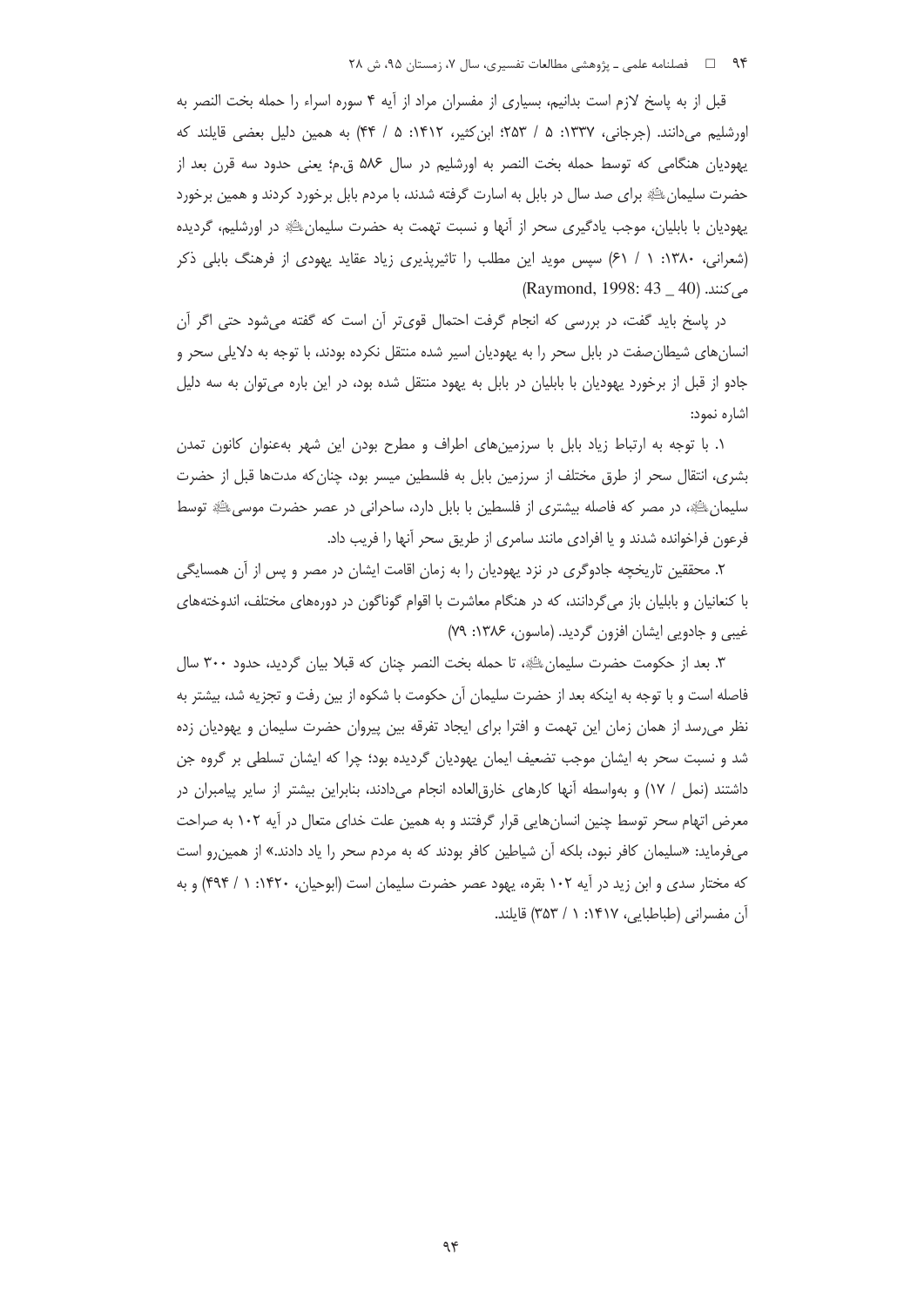بررسی نقش شناخت جغرافیایی «بابِل» در تفسیر آیه ۱۰۲ بقره ⊥ ۹۵

بنابراین انسانهایی که عمل سحر را با استفاده از نفوس شیطانی خود انجام میدادند، نمیتوانستند حکومت بسیار با شکوه حضرت سلیمان را تحمل کنند و نسبت سحر را به ایشان دادند. با توجه به این سخن، می توان این نظر را تقویت نمود که مراد از فاعل «اتبعوا» یهودیان زمان حضرت سلیمان ﷺ و بعد از ایشان است و نمیتوان گفت، مراد فقط یهودیان عصر نزول باشد.

سوال دیگری که مطرح میگردد، این است که علت افترای یهودیان زمان حضرت سلیمان به انتساب سحر به حضرت سليمان ﷺ چيست؟ بنابر نظر بعضي مفسران، يهوديان با توجه به دو علت مستقل از هم، سحر را به پیامبر نسبت دادند؛ (طباطبایی، ۱۴۱۷: ۱ / ۳۵۳: بلاغی، ۱۳۸۶: ۱ / ۸۱) الف) پیروی از شیاطینی ì í j که نسبت سحر را به حکومت حضرت سلیمان دادند. ب) پیروی از آنچه که دو فرشته بابل برای ابطال سحر <sup>أم</sup>وزش مىدادند.

در بیان پاسخ به سوال مذکور، با توجه به مطالب گفته شده میتوان از اًیه ترتب را نیز برداشت نمود، به عبارت دیگر ابتدا خدای متعال، بیان میفرماید که یهودیان از شیاطینی که نسبت سحر را به حضرت سلیمان دادند و او را در امر حکومتداری ساحر خواندند، پیروی کردند. در اینجا این سوال پیش می آید که آن شیاطین خود از کجا یاد گرفته بودند و به مردم تعلیم میدادند؟ در مقام پاسخ خدای متعال میفرماید: «اَن ì شیاطین سحر را از دو فرشته بابل در مقام سوء استفاده یاد گرفتند» درواقع اگر شیاطین همزمان یا بعد از حکومت حضرت سلیمان به دیگران سحر را یاد میدادند، منشا آن از جای دیگری بود که در آنجا سحر به شكل بيشترى رواج داشت.

# **2.** مراد از شیاطین

بکی از اختلافهای دیگر در این أیه مراد از «شیاطین» است، که منظور از شیاطین کدام شیاطین است؟ شیاطین جن؟ یا شیاطین انس؟ یا هر دو؟ علامه طباطبایی در اینجا مراد از شیاطین را طائفهای از جن میداند (طباطبایی، ۱۳۷۴: ۱ / ۳۵۵) صاحب تفسیر *المنار* هر سه نظر را منظور دانسته است و هیچ یک را اختیار  $\ddot{\phantom{a}}$ نکرده است. (رشید رضا، ۱۳۲۵: ۱ / ۳۹۸) j

در بیان مصداق شیاطین با وجود آنکه علامه از طریق آیات دیگر که در قضیه حضرت سلیمان ﷺ مطرح شده است و نشان از تسلط ایشان به گروه جن دارد، به تفسیر مراد از «شیاطین» می پردازد، اما چنان *ک*ه بیان گردید، آیه ۱۰۲ بقره، فقط مختص به زمان حضرت سلیمانﷺ نیست و بلکه به زمانی قبلتر از آن در سرزمین بابل هم مرتبط میباشد و در آنجا افرادی فقط خاص سحر و جادو مشغول انجام یا حتی تعلیم آن بودهاند و به سایر سرزمینها نیز منتقل نمودند. (ژورژ، ۱۳۶۹: ۳۹۷) بنابراین اگرچه وسوسههای شیاطین جنی i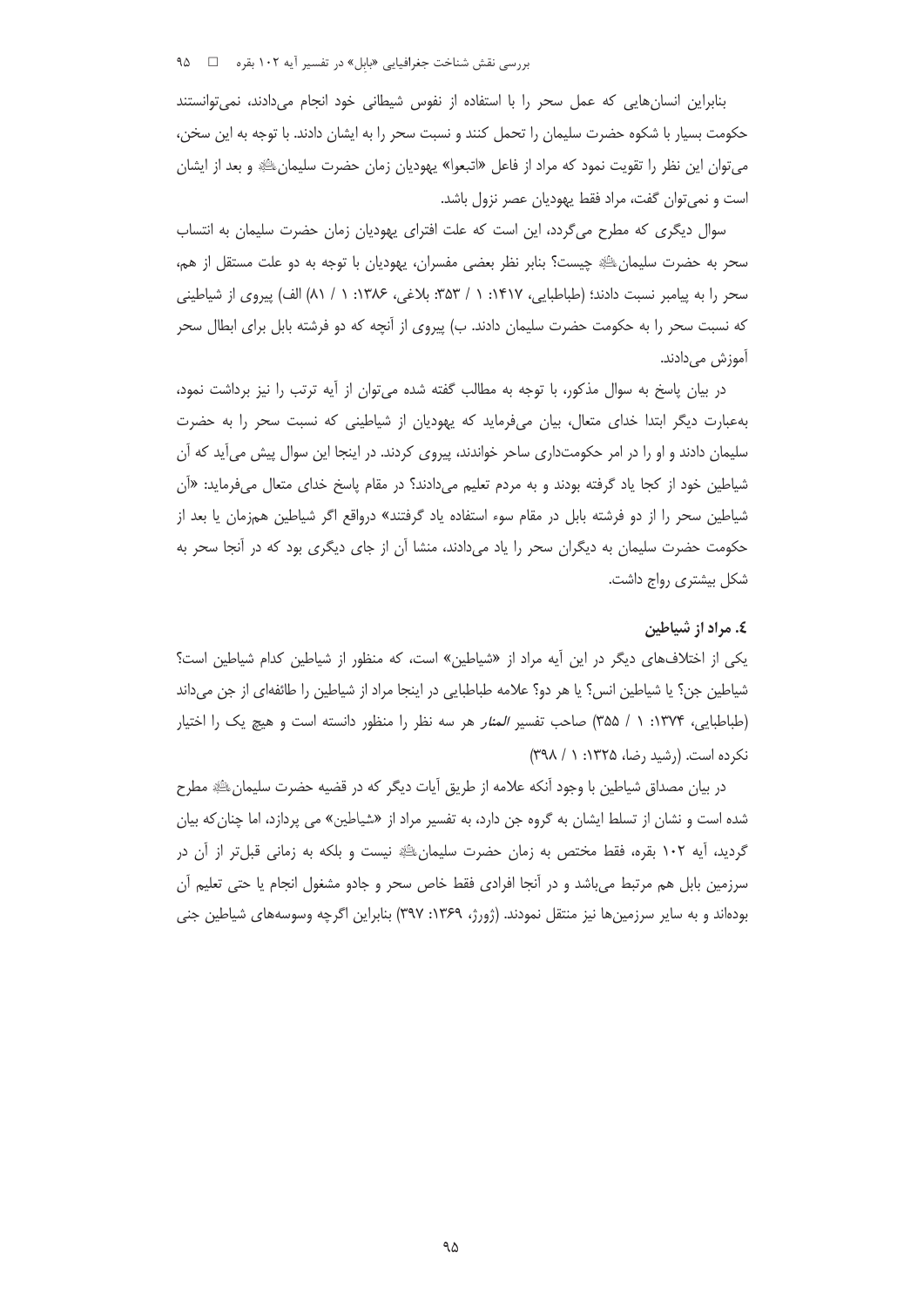در این عمل موثر بوده است و از طریق آنها و به کمک آنها عمل سحر انجام می گرفته است، اما عامل اصلی همان انسانهایی بودند که مرتکب چنین عملی گردیدند و رسما هم سحر را به مردم آموختند، پس می توان بنابر آياتي كه شياطين را هم جن و هم انس مي<انند «شَياٰطِينَ الْإِنْسِ وَالْجِنّ يُوجِي بَعْضُهُمْ إِلٰى بَعْضٍ» ( انعام / ١١٢) و نیز انسان هایی که سحر را آموزش می دادند، مراد از شیاطین را هر دو یا بهخصوص شیاطین انسی بدانیم، که قول برخی مفسران نیز موید آن است. (سبزواری، ۱۴۰۹: ۱ / ۳۷۴)

# ٥. چگونگي سحر

سوال دیگر پیرامون تبیین مراد از «سحر» در آیه مزبور است. آیا رسما سحر را به مردم آموختند؟ و یا راه استخراج آن را ياد دادند؟ و آيا با سحر ميانه زن و شوهر محبت و دشمني ايجاد مي كردهاند، يا با سخن چيني و سعايت، بين أن دو را گل آلود نموده و سرانجام جدايي مي انداختند؟

شواهدی که در رابطه با سحر در بابل، بیان گردید، موید آن است که بیشترین موارد استفاده سحر بابل در از بین بردن محبتها و ایجاد کینه و نفرت بهویژه بین زنان و شوهران بود و مدارک حاکی از آن بود که ساحران از داروها و شربتهایی استفاده می کردند که باعث دیدن خوابهای بد میشد و افسونهایی می خواندند که به ساحران قدرت تسلط بر ارواحی را می داد که به قربانیان خود آسیب برسانند. (مجید زاده،  $(Y - \lambda / Y : YYY)$ 

در این زمینه روایتی از امام صادق ﷺ نیز تایید کننده این مطلب است:

زندیق مصری از ایشان پرسید: درباره ماجرای هاروت و ماروت … چه میگویی؟ فرمود: آنها برای امتحان انسانها آمده بودند و تسبیحشان این گونه بود که اگر بنی آدم فلان كار و فلان كار را بكنند يا فلان ورد را بخوانند فلان اتفاق روى مىدهد.... به اين طريق، مردم انواع سحر را از آنها فراگرفتند، پس آنها به مردم می گفتند که ما برای امتحان شما آمدهایم. چیزی را که ضرر می رساند و فایدهای برای شما ندارد از ما فرانگیرید. زنديق پرسيد: آيا ساحر مي تواند با سحر خود، انسان ,ا بهصورت سگي يا الاغي يا مثل اینها درآورد؟ امامﷺ فرمودند: ساحر عاجزتر از آن است که بتواند خلق خدا را تغییر دهد و … اگر میتوانست هر آینه از خودش پیری و فقر و مریضی را دور می کرد … پس بهترین سخنها درباره سحر آن است که بگوییم: سحر به منزله پزشکی است، ساحر کاری می کند که مرد نتواند با زن خود هم بستر شود. او نیز نزد پزشک می رود و خود را معالجه مي كند و خوب مي شود. (مجلسي، ١۴٠٣: ٢١/ ٢١)

به این ترتیب، نوع تاثیری که ساحر بهواسطه سحر در «بابل» ایجاد می کرد، از طریق تصرف در قوه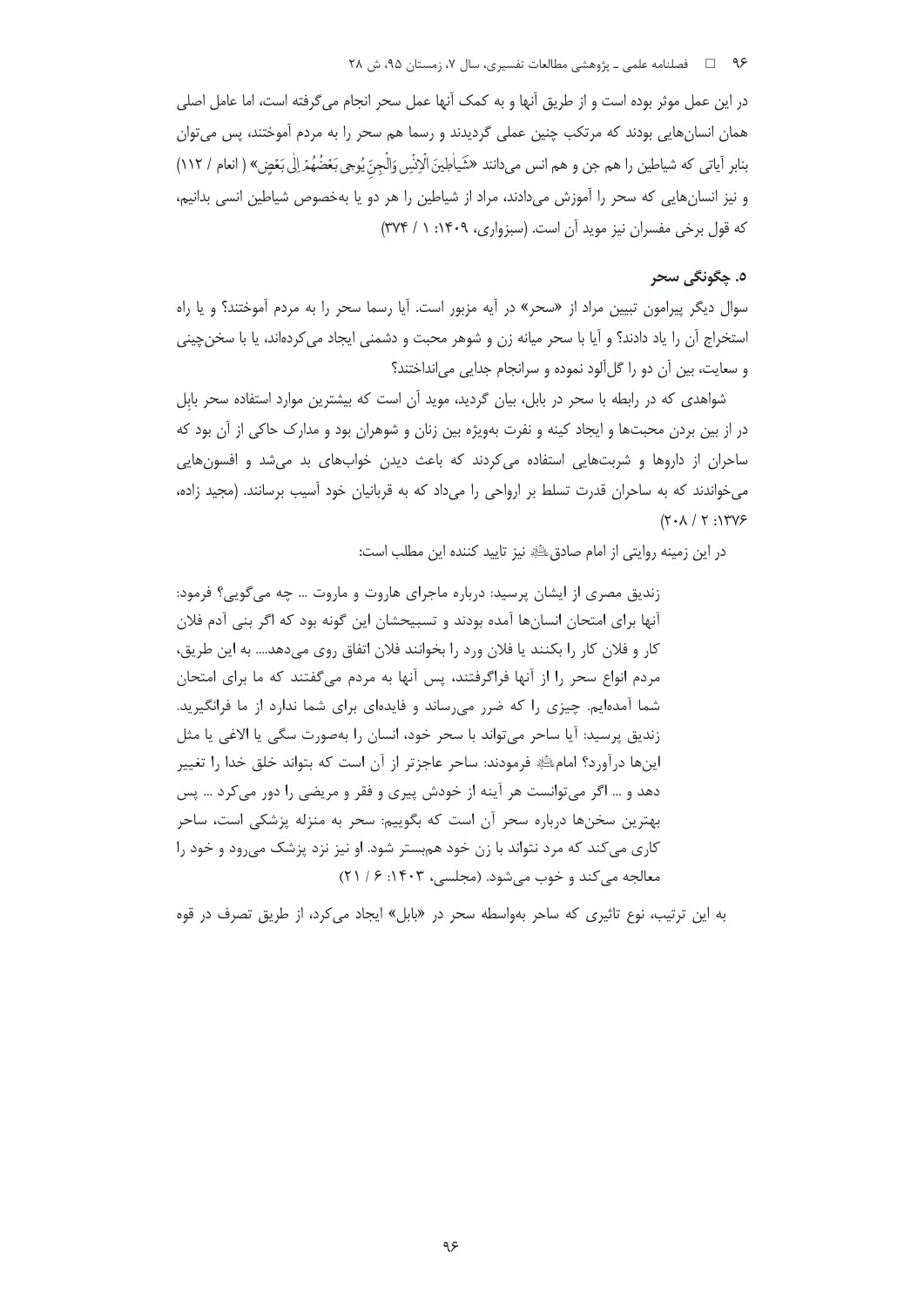خیال افراد مورد نظرش بود و کاری می کرد که در نظر کسی کینه شخصی با تسلط شیطان بر او ایجاد شود و به این وسیله او از شخصی متنفر گردد، پس تنها اثر سحر در میان آنها ایجاد اثر روانی در افراد بود و هیچگاه اینطور نبود که این تسلط شیطان بر او به شکلی باشد که اختیار از افراد ربوده شود، که این تنها بر انسان های ضعیف النفس قابل اثر است و نه انسانهای قوی که حتی با فرض تاثیرگذاری سحر، این عمل را هم مانند سایر اتفاق های موجود در زندگی می دانند که برای حل آن باید از قدرت تفکر و ایمان به خدا و عمل به رهنمودهای دین اسلام استفاده نمایند و دچار ضعف نفس و درماندگی نشوند.

به همین علت است که در فلسفه وجودی سحر بهعنوان یکی از امور واقع شده در این عالم، بهعنوان وسیلهای برای آزمایش انسان قرار داده شده است و این دقیقا همان است که قرآن از آن در آیه ۱۰۲ بقره تعبير به فتنه و آزمايش مي كند. درواقع مردم بابل افراد ضعيف النفسي بودند، بههمين علت بازار سحر و جادوگری و پیشگویی و ابطال آن در بین آنها بسیار داغ بود؛ چرا که گمان می کردند اگر کسی آنها را تحت سحر خود قرار دهد حتما اتفاق می|فتد، به این ترتیب همواره در معرض سوءظن به دیگران، تهمت از اینکه دیگران نسبت به او مرتکب سحر شدهاند، ایجاد کینه و حس انتقام نسبت به افراد دیگر میگردیدند. بههمین دلیل است که در آیه مزبور خدای متعال سحر را معادل کفر میداند؛ چرا که انسان در کفر، فاعل حقیقی را خدا نمیداند و قائل به تاثیرگذاری سایر موجودات میشود و اراده الهی را هیچ تلقی می کند.

#### نتيجه

بعد از بررسی موقعیت جغرافیایی «بابل»، میتوان بیشترین تاثیرگذاری این شناخت را در تفسیر آیه ١٠٢ سوره بقره، فهمیدن موارد ذیل، دانست:

۰. با توجه به انطباق شاخصههای موجود در قرآن از «بابل» با «بابل» عراق می توان مراد از «بابل قرآن» را همان «بابل عراق»دانست، بهویژه دلایلی وجود دارد که میتوان بدین وسیله بابل دماوند را رد نمود.

٢. همراه شدن نام هاروت و ماروت با قصه حضرت سليمانﷺ فقط بهدليل ارتباط موضوعي اين دو داستان در به کار گرفتن سحر است و زمان آنها باهم دست کم فاصلهای هزار ساله است.

۳. شواهد مطرح شده از پیکرهها و تمثالها حکایت از آن دارد که هاروت و ماروت در عین تمثل به انسان باید دو فرشته باشند نه دو انسان، که درواقع این فرشتگان تمثل به انسان نمودهاند و طبق قول خدای متعال به بطلان سحر ساحران، پرداختهاند.

۴. مراد از فاعل«اتبعوا» نسبتدهندگان سحر به حضرت سلیمانﷺ می¤واند یهودیان زمان حضرت سليمان ﷺ و بعد از ايشان باشد و نمي توان گفت، مراد فقط يهوديان عصر نزول است.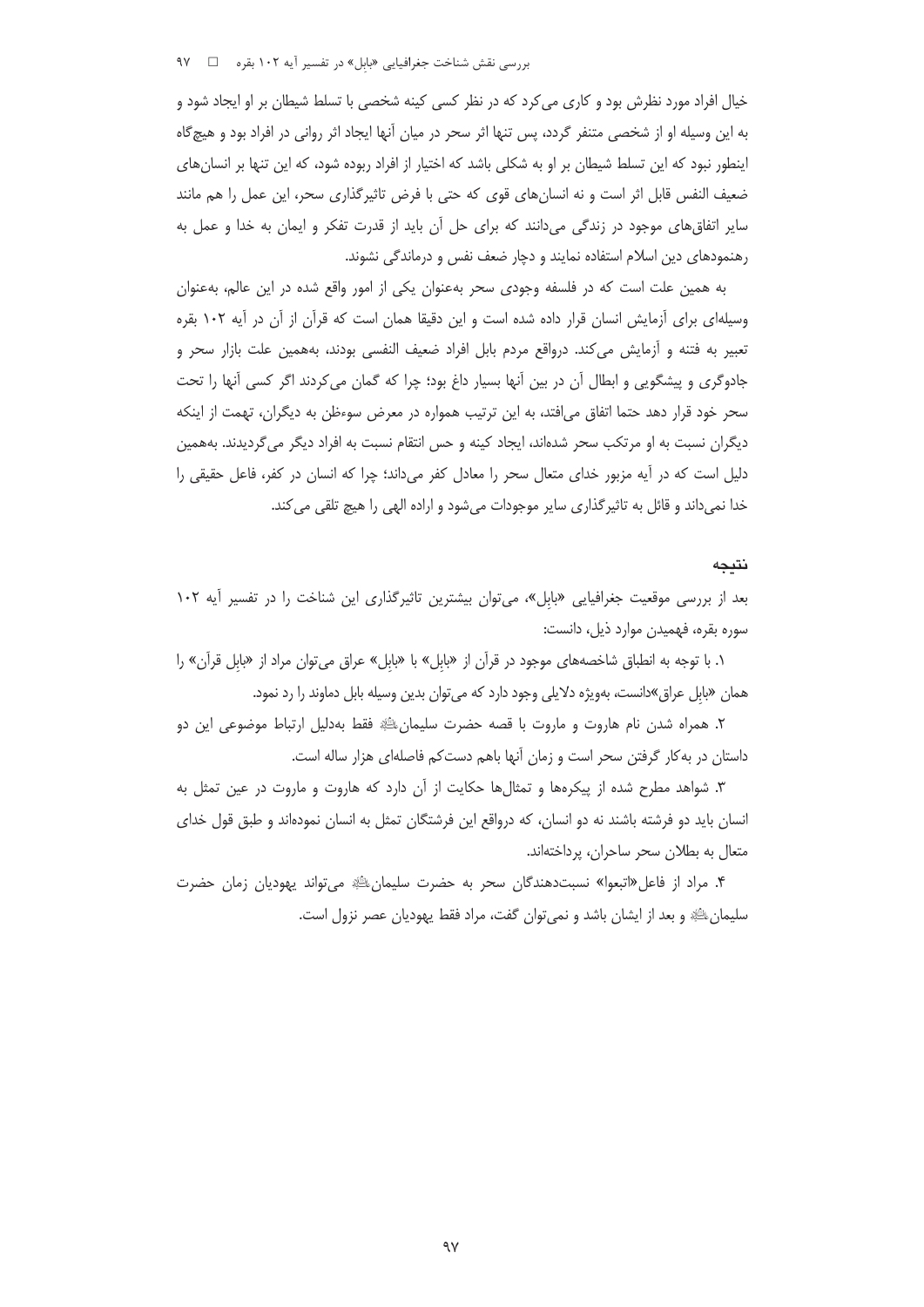# ۹۸ = □ فصلنامه علمی ـ یژوهشی مطالعات تفسیری، سال ۷، زمستان ۹۵، ش ۲۸

۵. مراد از شیاطین را می توان شیاطین انسی و جنی بهویژه شیاطین انسی دانست.

۶ ویرانی های مکرری که با شروع اوج گیری بابل، آغاز می شود و با وجود بازسازی های بسیار زیبا و شگفتانگیز از این شهر، چندین بار تکرار می شود، با وجود سحر در این سرزمین ارتباط نزدیک دارد.

۷. آنچه به عنوان معنای اولی سحر کاربرد بیشتری در بابل داشت، روشی برای تسلط ارواح شیطانی بود و نهایت مقاصد ساحران در سحر از بین بردن عشقها و ایجاد دشمنی بین افراد بود و هیچگاه تغییر ماهیت چیزی یا مردن و زنده کردن موجودی از آنها گزارش نشده است.

٨. باور عمومي مردم نسبت به تاثير سحر و كاربرد آن در امور مختلف، در بابل در حد بالايي بوده است.

۹. پیام مهمی که از مطالعه سحر بابل، بهدست می آید، کاذب بودن تاثیرات به نظر واقعی سحر است. درواقع افراد باید بدانند که سحر هم مانند سایر عواملی است، که در این جهان موجود بوده و گاهی موجب ایجاد ضررهایی در زندگی افراد میشود، ولی هرگز موجب از بین رفتن زندگی انسان نمیگردد؛ زیرا تاثیر آن هرگز در از بین بردن اراده و اختیار انسان نیست.

آنچه با مطالعه این مطالب به ذهن انسان خطور می کند، چیزی جز زیبایی، شگفتی و تحیر از کلام خدا را به ذهن انسان نمی آورد، که در پس پرده تنها یک کلمه «بابل» در قرآن این همه سخن نهفته باشد، پس آیا چنین خالقی و اینگونه پروردگاری را میتوان نستود و نپرستید.

# ييوستها

یپوست ۱. نقشه شماره ۱. سه موقعیت احتمالی مطرح شده برای بابل در قرآن (تهیه شده از Google.earth).

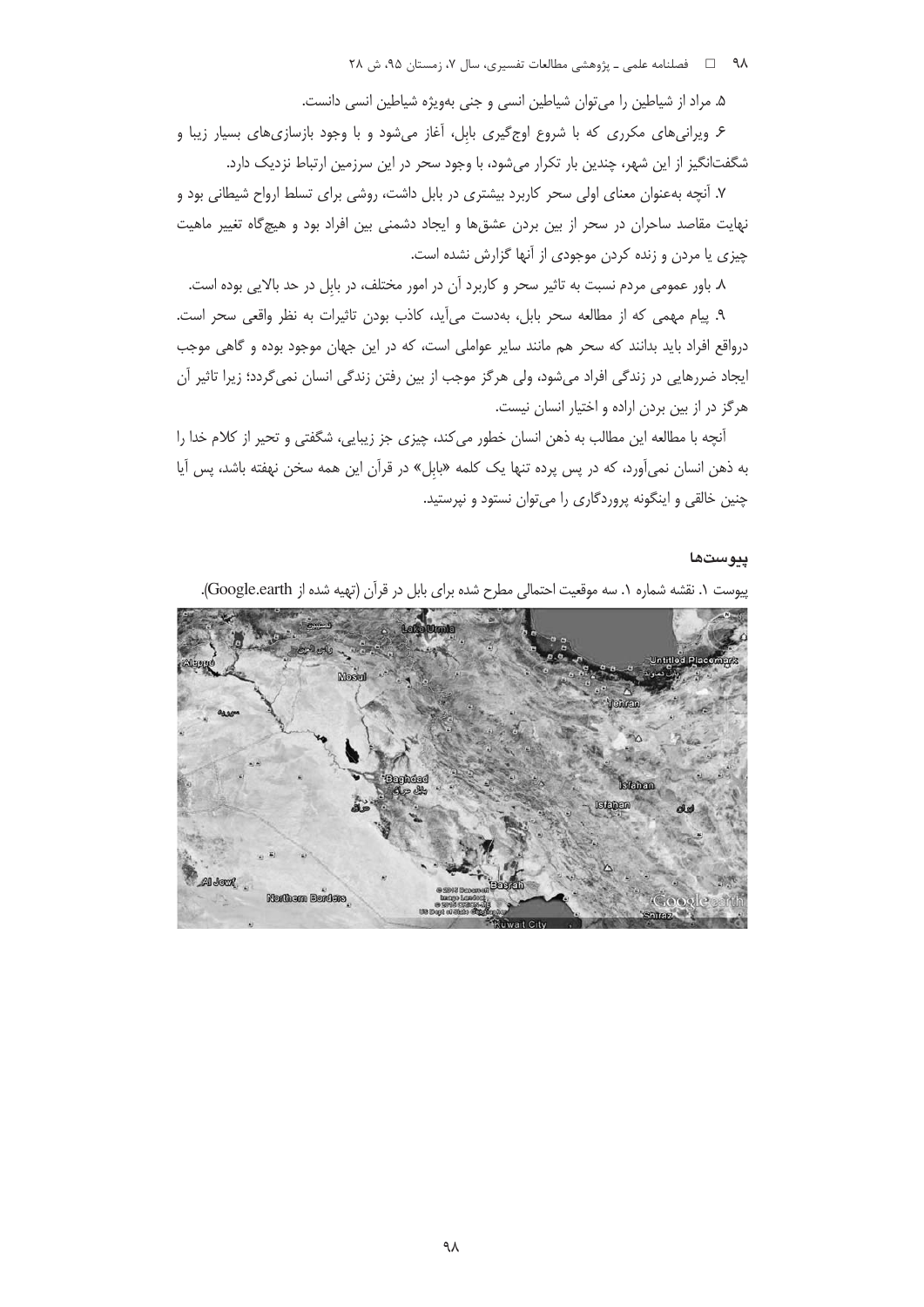پیوست ۲. نقشه ۲. از چپ ــ محل قرار گرفتن بابل (دان، ۱۳۸۳: ۱۱). نقشه ۳. وسعت فرمانروایی بابل در زمان به حکومت رسیدن حمورابی برگرفته از https://fa.wikipedia.org/wiki.



پیوست ٣. تصویر ١. از چپ ـ بقایای زیگورات نن خدای ماه در اور (زیگورات در بین النهرین به سکوی پله پلهای عظیمی اطلاق میشود که محل نگهداری مجسمه خدایان و انجام مراسم مذهبی بودهاند. زیگورات مردوک در بابل به اِتمن اَن کی پی زمین و آسمان شناخته می شد، ارتفاع این زیگورات ۹۱ متر بود و ۷ طبقه داشت. (تصویر ۲. بازسازی چشمانداز شهر بابل، اسگیل و اتم ننکی متعلق به خدای مردوک، در زمان پادشاهی نبوکد نصر دوم. (مجید زاده، ۱۳۷۶: ۳ / ۲۷۰ و ۵۶۹)



پیوست ۴. یک نمونه سفالی از جگر گوسفند که نوشتههایی مربوط به پیشگویی با علائم جگر برای آموزش شاگردان، روی آنها حک شده است. هر چهار خانه معرف مفاهیمی از یک ضایعه یا لکهای است که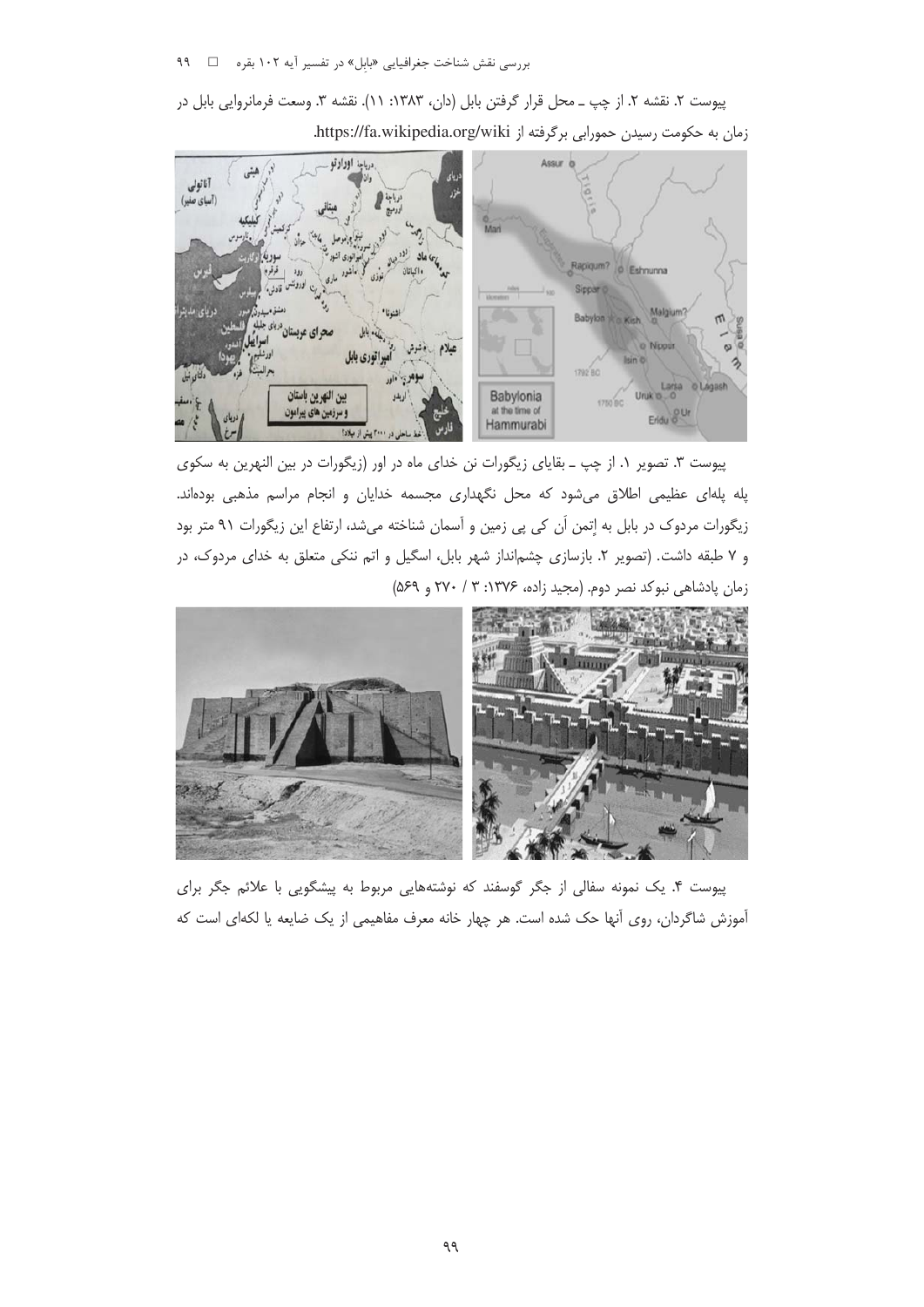۱۰۰ هـ المصلنامه علمی ـ پژوهشی مطالعات تفسیری، سال ۷، زمستان ۹۵، ش ۲۸

در آن محل ظاهر شده است. (رید، ۱۳۸۶: ۱۳۷)



پیوست ۵. لوح سفالی از یک زن نشسته مشغول نوشیدن از ساغر با نی است، که احتمالا از لحاظ جادویی و يا مذهبي با اهمييت بوده است.١٧٠٠ ق . م (همان)



پیوست ۶ تصویر ۱. یک لوح سفالی خرمایی نقش برجسته از یک روح جادویی در حالی که ظرف آبی در دست دارد و آب آن بدون پایان در جریان است. از اور، حدود ۱۸۰۰ ق.م (همان)

تصویر ۲. تعداد زیادی طلسم از سنگ و صدف و نیز مهرههایی که به شکل حیوانات هستند و رویشان طرحهایی حکاکی شده است (حدود ۳۰۰۰ ق.م) (همان)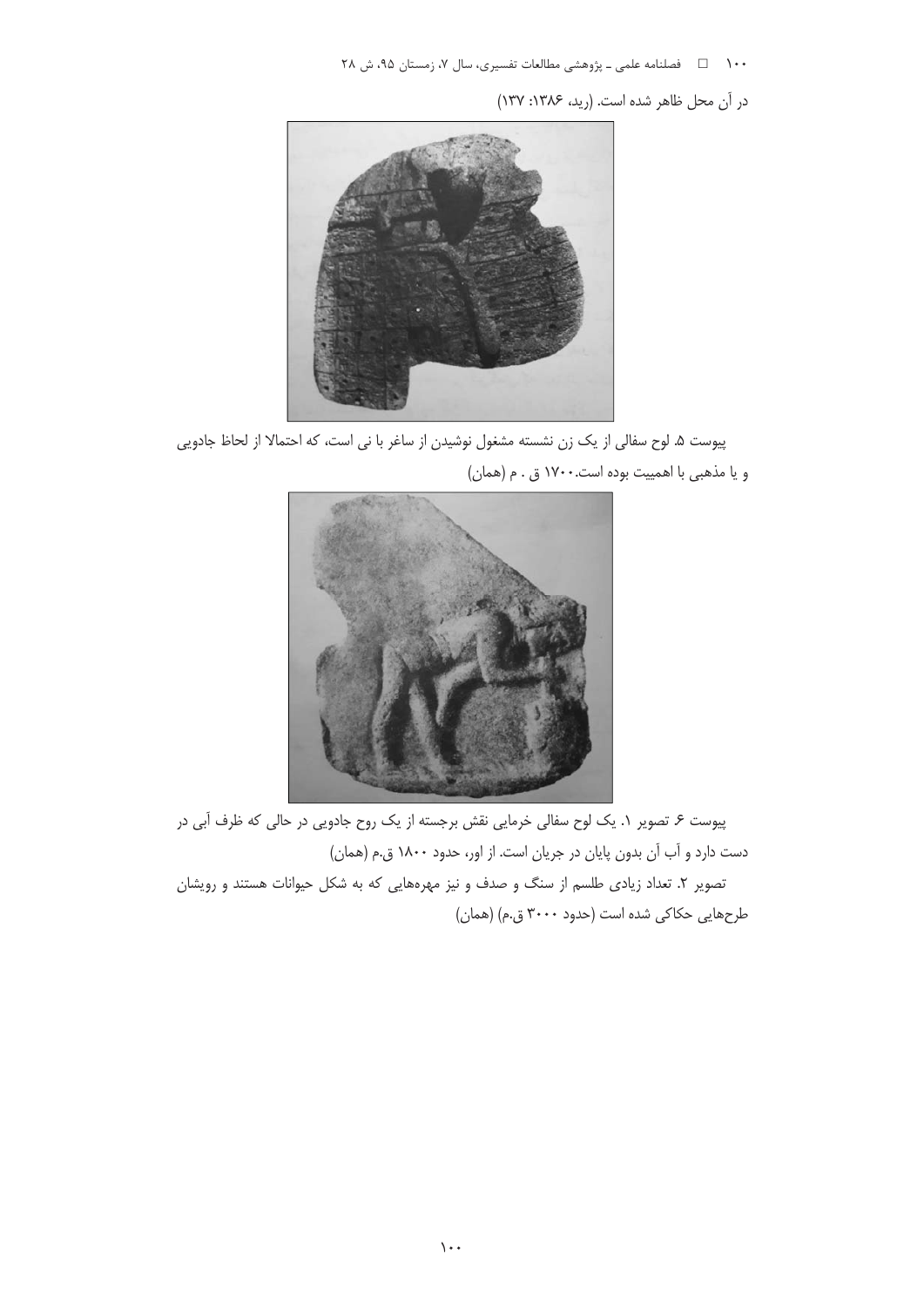

تصویر ۳. طلسمهای طلایی از سنگ لاجورد از «اور»، حدود ۲۴۰۰ ق.م. (همان)

پیوست شماره ۷. دو ایزد بال دار در طرفین درخت مقدس هستند و در حال نگاهبانی از در ختان مقدس اند. بلندی ٧٨ / ١متر. (مجيد زاده، ١٣٧۶: ٣ / ٤٥٩ ـ ٤٥٨ ـ ٤٥٧ ـ ٣٥٤)

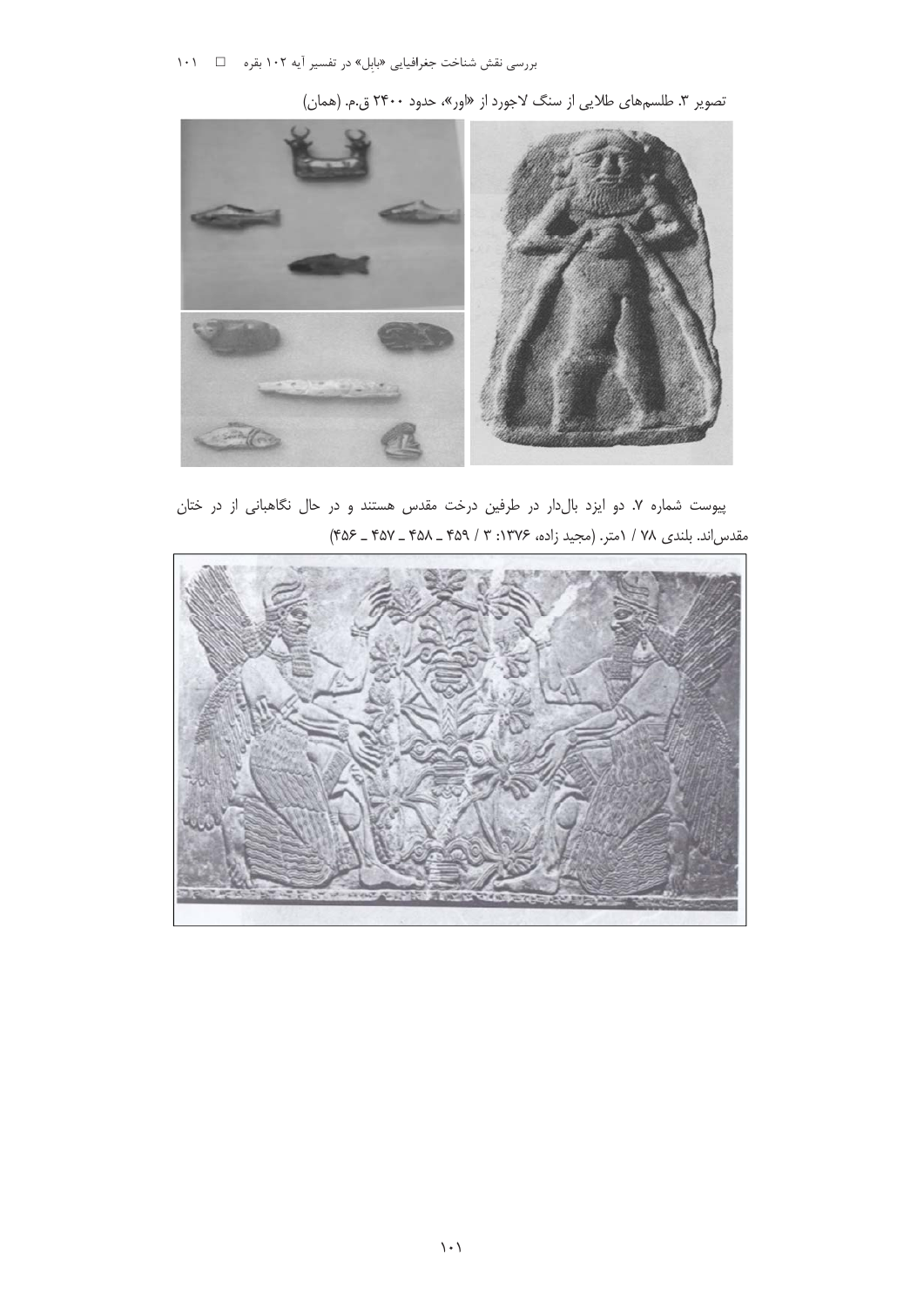۱۰۲ = فصلنامه علمی ـ پژوهشی مطالعات تفسیری، سال ۷، زمستان ۹۵، ش ۲۸



# منابع و مآخذ

- ابن أبي الحديد، ١٤١٨ ق، *شرح نهج البلاغه*، بيروت، دار الكتب العلميه. – ابن جوزي، ابو الفرج، ٢٠٠١ م، ز*اد المسير في علم التفسير*، بيروت، دار الكتاب العربي. – ابن خلدون، عبدالرحمن، ١٣٧٥، *مقدمه ابن خلدون*، ترجمه محمد پروین گنابادی، تهران، انتشارات علمي و فرهنگي. – ابن كثير، اسماعيل بن عمرو، ١٤١٢ ق، *تفسير القرآن العظيم*، بيروت، دار المعرفه. – ابوحيان، محمد بن يوسف، ١٤٢٠ ق، *البحر المحيط في التفسير*، بيروت، دار الفكر. – آلوسی، سید محمود، ۱٤۱0 ق، *روح المعانی فی تفسیر القرآن العظیم و السبع المثانی*، بیروت، دار الكتب العلميه. – بخاري، احمد بن محمد، ١٣٨٦، ت*اج القصص*، تهران، فرهنگستان زبان و ادب فارسي. - بغوي، حسين بن مسعود، ١٤٢٠ ق، *تفسير البغوي*، بيروت، دار المعرفه. – بلاغي، سيد عبد الحجة، ١٣٨٦ ق، *حجة التفاسير و بلاغ الإكسير*، قم، حكمت. – بهمنش، احمد، ۱۳۸۵، *تاریخ ملل قدیم آسیای غربی*، تهران، دانشگاه تهران. – ثعلبي نيشابوري، ابواسحاق احمد بن ابراهيم، ١٤٢٢ ق، *الكشف و البيان عن تفسير القرآن*، بيروت،
	- دار إحياء التراث العربي.